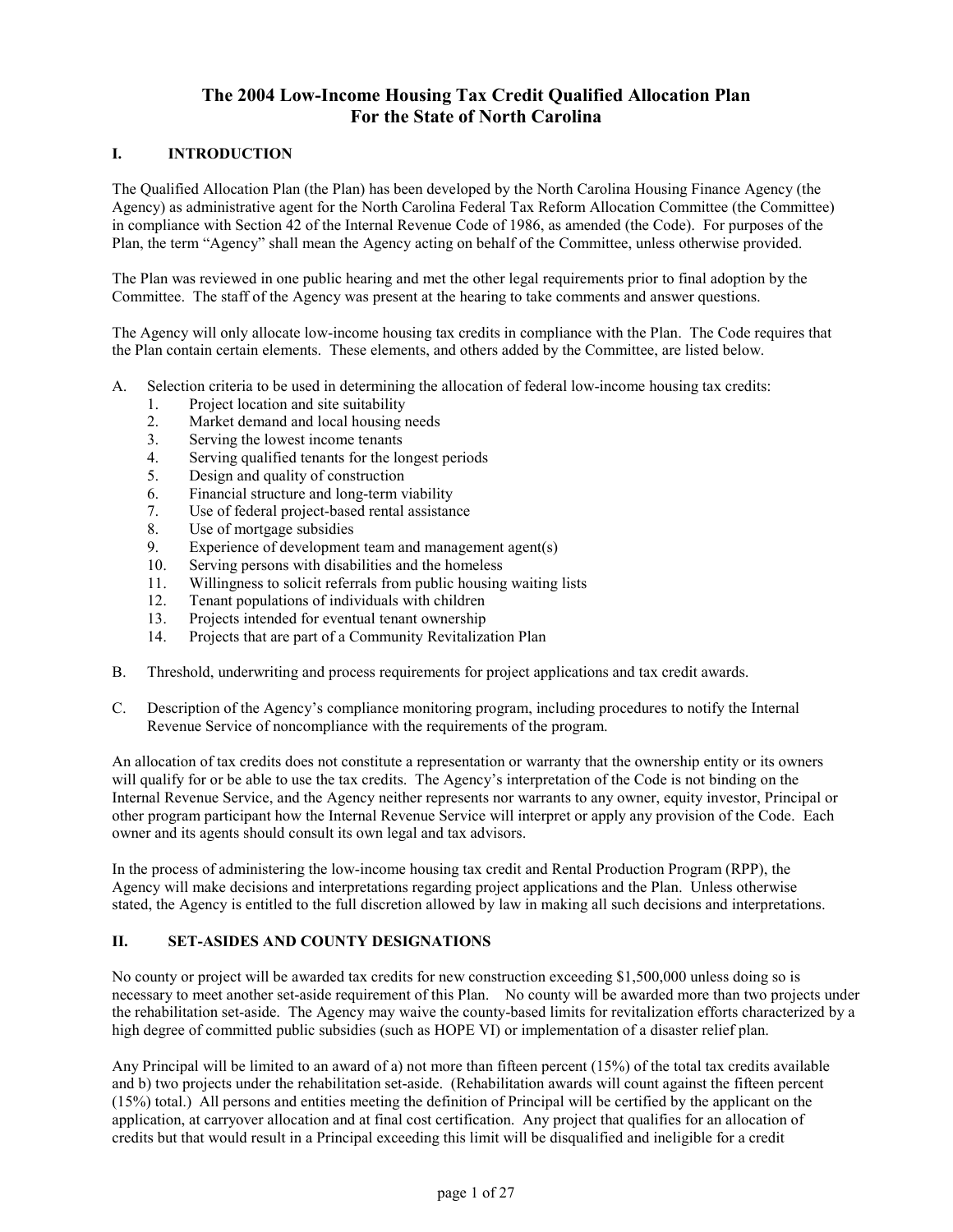allocation in the current year.

The Agency may allocate 2004 tax credits outside of the normal process to projects that: 1) address the loss of housing due to the effects of a natural disaster, 2) allow the Agency to comply with HUD regulations regarding timely commitment of funds, 3) prevent the loss of federal investment, 4) provide housing for underserved populations and/or 5) are part of a settlement agreement of legal action brought against a local government. The total amount of such allocation(s) shall not exceed \$1,000,000. The Agency may also make a forward commitment of the next year's tax credits in an amount necessary to fully fund projects with a partial award or to any project application that was submitted in a prior year if such application meets all the minimum requirements of the Plan in the year credits are to be allocated. In the event that credits are returned, the Agency may elect to carry such credits forward, make an award to any project application (subject only to the nonprofit set aside), or a combination of both.

The limitations on awards listed above and those contained in Sections  $II(A)$ ,  $II(B)$  and  $II(C)$  may be exceeded in order to completely fund a project request.

### A. GEOGRAPHIC SET-ASIDES

The Agency has established geographic set asides for the ranking and selection of new construction projects. The Agency reserves the right to revise the available credits in each set-aside. Tax credits and RPP funds available for new construction projects will be distributed as follows:

 $WEST: 15\%$  CENTRAL:  $30\%$  METRO:  $30\%$  EAST: 25%

┓

|           | <b>\\LOI.IJ</b> /U | CLIVINAL. 2070 |                | 1711 11 11 10 7 0 7 0 | LAO 1, 2070      |             |
|-----------|--------------------|----------------|----------------|-----------------------|------------------|-------------|
|           |                    |                |                |                       |                  |             |
|           | WEST               |                | <b>CENTRAL</b> | <b>METRO</b>          |                  | <b>EAST</b> |
| Alexander | Jackson            | Alamance       | Lincoln        | Durham                | <b>Beaufort</b>  | Johnston    |
| Alleghany | Macon              | Anson          | Montgomery     | Forsyth               | Bertie           | Jones       |
| Ashe      | Madison            | Cabarrus       | Moore          | Guilford              | Bladen           | Lenoir      |
| Avery     | McDowell           | Caswell        | Orange         | Mecklenburg           | <b>Brunswick</b> | Martin      |
| Buncombe  | Mitchell           | Chatham        | Person         | Wake                  | Camden           | Nash        |
| Burke     | Polk               | Cumberland     | Randolph       |                       | Carteret         | New Hanover |
| Caldwell  | Rutherford         | Davidson       | Richmond       |                       | Chowan           | Northampton |
| Catawba   | Surry              | Davie          | Rockingham     |                       | Columbus         | Onslow      |
| Cherokee  | Swain              | Franklin       | Rowan          |                       | Craven           | Pamlico     |
| Clay      | Transylvania       | Gaston         | Scotland       |                       | Currituck        | Pasquotank  |
| Cleveland | Watauga            | Granville      | Stanly         |                       | Dare             | Pender      |
| Graham    | Wilkes             | Harnett        | <b>Stokes</b>  |                       | Duplin           | Perquimans  |
| Haywood   | Yadkin             | Hoke           | Union          |                       | Edgecombe        | Pitt        |
| Henderson | Yancey             | Iredell        | Vance          |                       | Gates            | Robeson     |
|           |                    | Lee            | Warren         |                       | Greene           | Sampson     |
|           |                    |                |                |                       | Halifax          | Tyrrell     |
|           |                    |                |                |                       | Hertford         | Washington  |
|           |                    |                |                |                       | Hyde             | Wayne       |
|           |                    |                |                |                       |                  | Wilson      |

New construction applications will be awarded credits starting with those earning the highest scoring totals within each geographic set-aside and continuing in descending score order through the last project that can be fully funded. The remaining credits from all four geographic set-asides are then added together and allocated to the next highest scoring application(s) statewide, unless (in the Agency's discretion) such amount should be carried forward and applied to the next year's federal tax credit ceiling.

### B. REHABILITATION SET-ASIDE

The Agency will award up to the lesser of the following amounts to projects proposing rehabilitation of existing housing: 1) twenty percent (20%) of the state's total federal tax credit ceiling, or 2) the amount required for ten projects. Rehabilitation projects will not be eligible for credits other than in this set-aside. These awards will be based on the criteria listed in Section IV(H) and are not subject to the geographic setasides. Adaptive re-use projects and entirely vacant residential buildings will be considered new construction.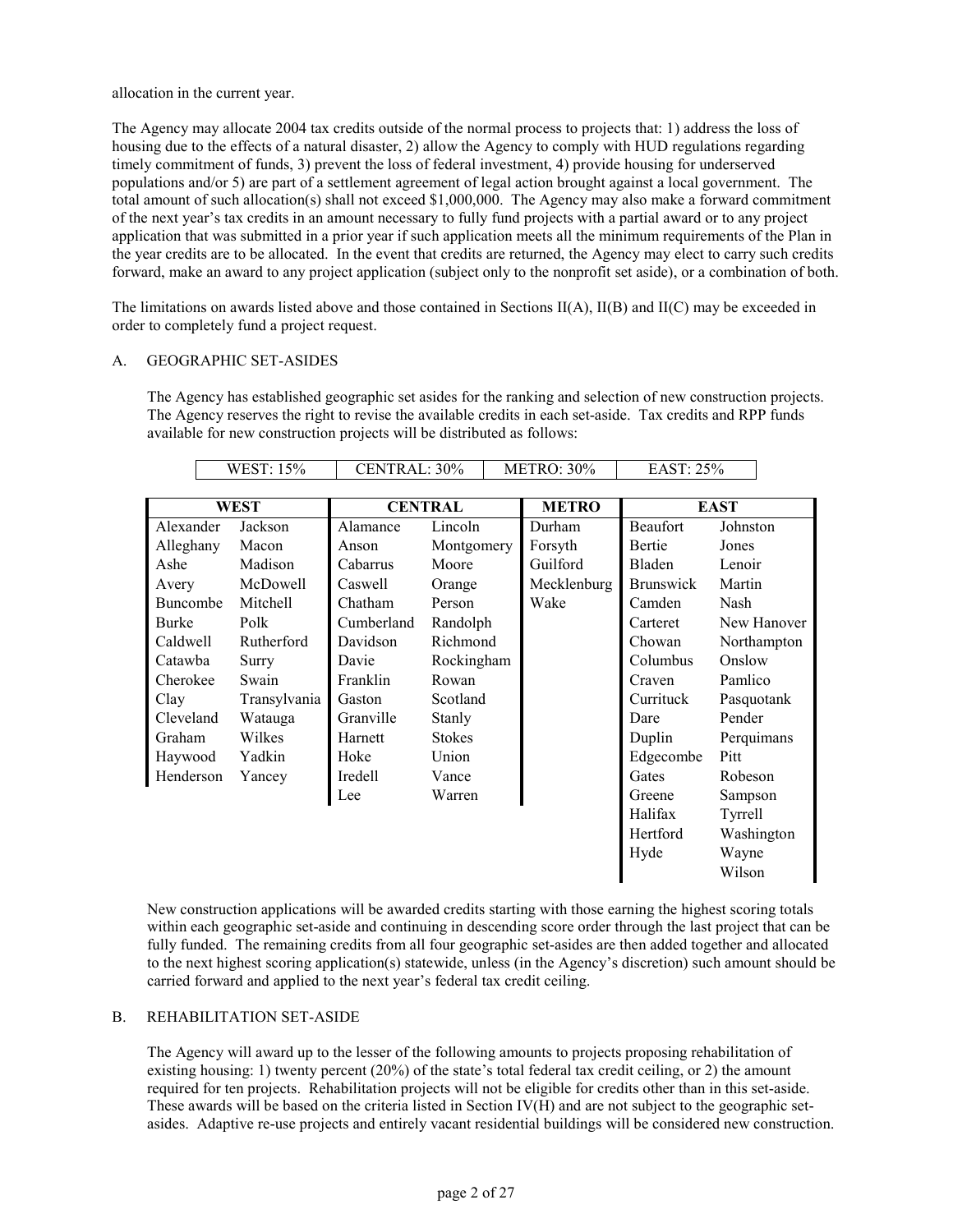### C. NONPROFIT AND CHDO SET-ASIDES

If necessary, the Agency will adjust the awards under the Plan to ensure that the overall allocation results in:

- 1. ten percent (10%) of the state's federal tax credit ceiling being awarded to projects involving tax exempt organizations (non-profits) and
- 2. fifteen percent (15%) of the Agency's HOME funds being awarded to projects involving Community Housing Development Organizations certified by the Agency (CHDOs).

Specifically, credits that would have been awarded to the lowest ranking project(s) that do(es) not fall into one of these categories will be awarded to the next highest ranking project(s) that do(es) until the overall allocation(s) reach(es) the necessary percentage(s).

In order to qualify for the first category, an application must either not involve any for-profit Principals or comply with the material participation requirements of the Code, applicable federal regulations and Section VI(A)(2). In order to qualify for the second category, an application must meet the requirements of Section  $II(C)(1)$  above, 24 CFR 92.300(a)(1) and any other regulation regarding the federal CHDO set-aside. The Agency may determine that the requirements of the federal CHDO set-aside have been or will be met without implementing this subsection.

### D. COUNTY INCOME DESIGNATIONS

Pursuant to N.C.G.S. § 105-129.42(c) the Agency is responsible for designating each county as High, Moderate or Low Income. Five criteria were used for making this determination:

- County median income
- Poverty rate
- Percent of population in rural areas
- Regional growth patterns
- Enterprise area tier (one through five)

Each county was considered as a whole and evaluated relative to others in the state. Based on this process, the Agency designates counties as follows:

| <b>HIGH</b> | <b>MODERATE</b>  |               |                 |             |            |
|-------------|------------------|---------------|-----------------|-------------|------------|
| Alamance    | Alexander<br>Lee |               | Alleghany       | Graham      | Pamlico    |
| Cabarrus    | <b>Brunswick</b> | Lincoln       | Anson           | Greene      | Pasquotank |
| Chatham     | Buncombe         | Moore         | Ashe            | Halifax     | Pender     |
| Davidson    | <b>Burke</b>     | Nash          | Avery           | Haywood     | Perquimans |
| Durham      | Caldwell         | New Hanover   | <b>Beaufort</b> | Hertford    | Richmond   |
| Forsyth     | Carteret         | Onslow        | <b>Bertie</b>   | Hoke        | Robeson    |
| Guilford    | Catawba          | Person        | Bladen          | Hyde        | Rockingham |
| Iredell     | Cleveland        | Pitt          | Camden          | Jackson     | Rutherford |
| Johnston    | Craven           | Polk          | Caswell         | Jones       | Sampson    |
| Mecklenburg | Cumberland       | Randolph      | Cherokee        | Lenoir      | Scotland   |
| Orange      | Dare             | Stanly        | Chowan          | Macon       | Surry      |
| Rowan       | Davie            | <b>Stokes</b> | Clay            | Madison     | Swain      |
| Union       | Franklin         | Transylvania  | Columbus        | Martin      | Tyrrell    |
| Wake        | Gaston           | Watauga       | Currituck       | McDowell    | Vance      |
|             | Granville        | Wayne         | Duplin          | Mitchell    | Warren     |
|             | Harnett          | Wilson        | Edgecombe       | Montgomery  | Washington |
|             | Henderson        | Yadkin        | Gates           | Northampton | Wilkes     |
|             |                  |               |                 |             | Yancey     |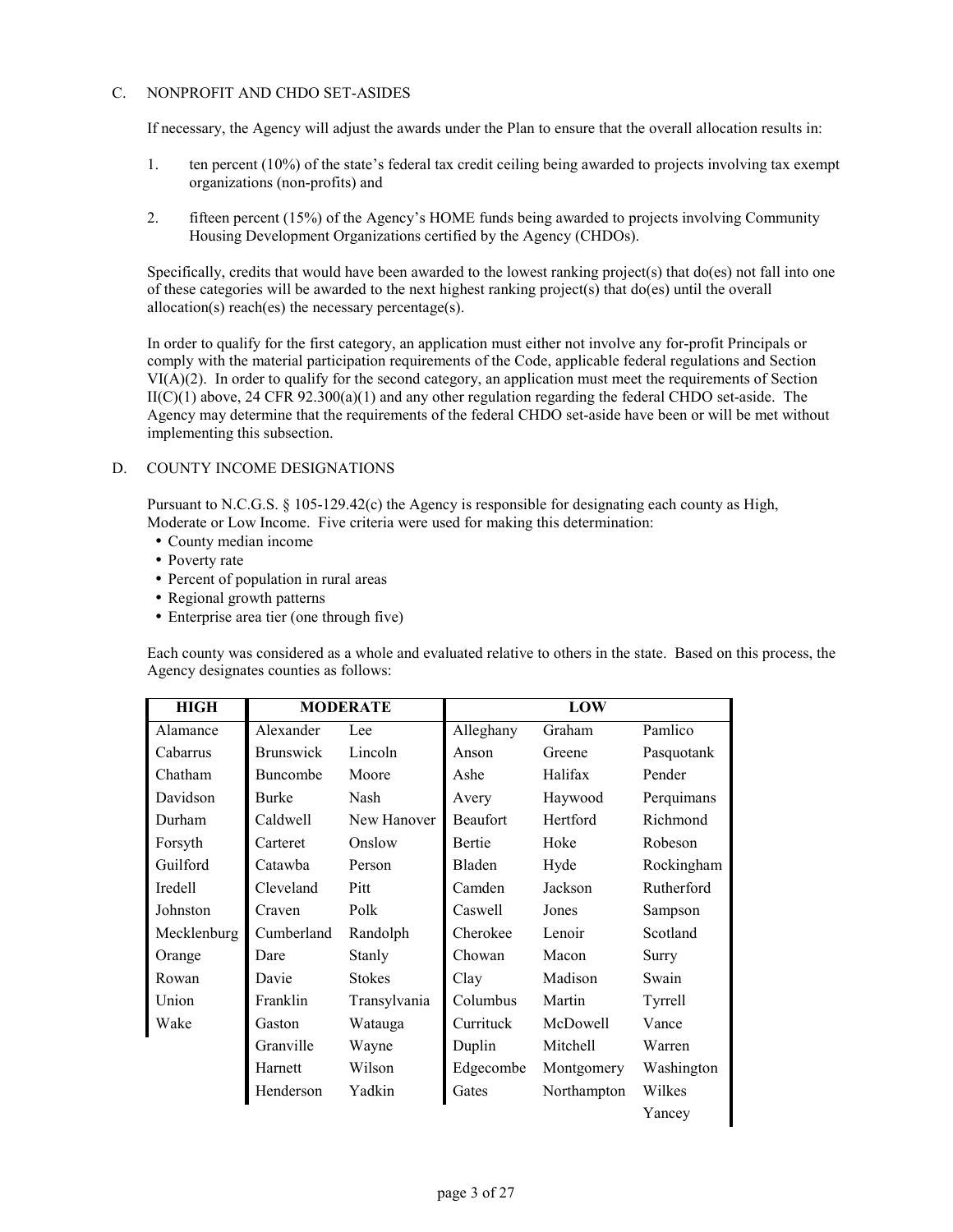### **III. DEADLINES AND FEES**

### A. APPLICATION AND AWARD SCHEDULE

The following schedule will apply to the 2004 application process for 9% tax credits. Applicants seeking a tax exempt bond allocation and 4% tax credits should refer to the application schedule in **Appendix G**.

| January 9   | Deadline for electronic submission of preliminary applications (5:00PM, no<br>exceptions)          |
|-------------|----------------------------------------------------------------------------------------------------|
| January 16  | Deadline for paper version of preliminary applications and exhibits (12:00 noon,<br>no exceptions) |
| February 27 | Market analysts will mail studies to the Agency and applicants                                     |
| March 19    | Deadline for market-related project revisions                                                      |
| March 26    | Market analysts will mail comments on revisions to the Agency and applicants                       |
| April 16    | Notification of site and market scores and preliminary evaluation of<br>rehabilitation projects    |
| May 7       | Deadline for new construction full applications (12:00 noon, no exceptions)                        |
| May 14      | Deadline for rehabilitation full applications (12:00 noon, no exceptions)                          |
| August 6    | Notification of final reservations                                                                 |
| November 19 | Deadline for carryover allocation agreement                                                        |

The Agency reserves the right to change the schedule as necessary.

#### B. APPLICATION AND ALLOCATION FEES

- 1. All applicants are required to pay a nonrefundable fee of \$5,040 at the submission of the preliminary application. This fee covers the cost of the market study or physical needs assessment and a \$1,040 preliminary application processing fee (which will be assessed for every electronic application submitted). The Agency may charge additional fee(s) to cover the cost of direct contracting with other providers (such as appraisers).
- 2. All applicants are required to pay a nonrefundable processing fee of \$1,040 upon submission of the full application.
- 3. Entities receiving 9% credit awards are required to pay a nonrefundable allocation fee equal to the greater of:
	- (a) 0.52% of the project's total eligible basis or,
	- (b) seventy-five hundred dollars (\$7,500).

The allocation fee must be paid to the Agency upon the earlier of return of the reservation letter or carryover allocation agreement. Failure to return the required documentation and fee by the date specified may result in cancellation of the tax credit reservation. The fee for entities receiving taxexempt bond volume is specified in **Appendix G**.

4. If expenses for legal services are incurred by the Committee or Agency to correct mistakes of the Owner which jeopardize use of the tax credits, such legal costs will be paid by the Owner in the amount charged to the Agency or the Committee.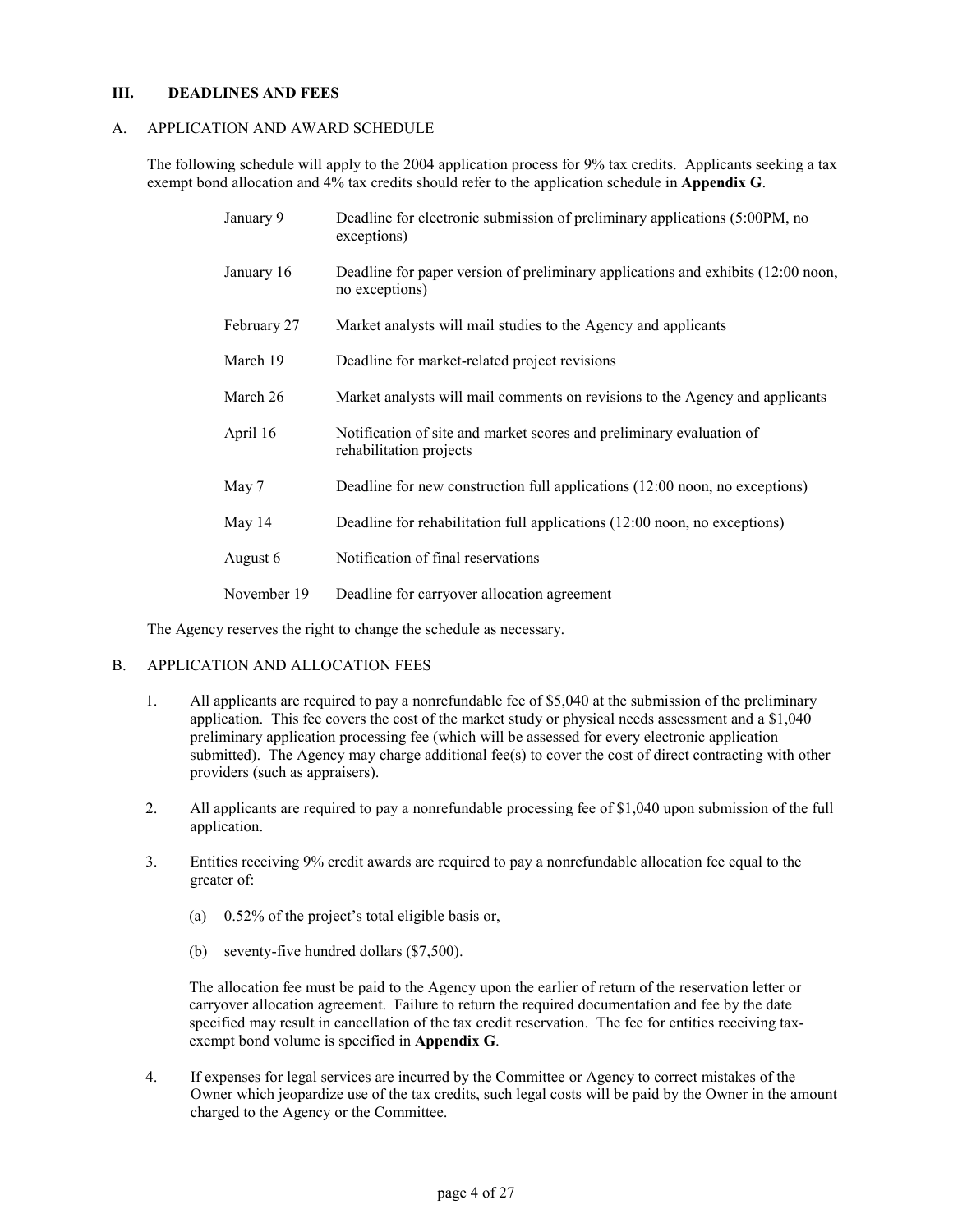5. The Agency will not process applications or other documentation relating to any Principal who has an outstanding balance of fees owed.

NOTE: The nonrefundable processing fee will be increased by two percent (2%) each year after 2002.

# C. MONITORING FEES

The following must be paid prior to the issuance of a federal form 8609:

| Project Type                                                         | Federal         | Federal and State |
|----------------------------------------------------------------------|-----------------|-------------------|
|                                                                      | Credits Only    | Tax Credits       |
| Tax credit projects without an Agency loan, including projects using | \$425 per unit  | \$525 per unit    |
| tax-exempt bond financing and 4% credits                             |                 |                   |
| Projects using RD financing without RPP funding                      | \$250 per unit  | \$350 per unit    |
| Projects receiving an RPP loan, regardless of RD financing.          | \$500 per unit  | \$600 per unit    |
| Projects including market-rate units, regardless of other financing. | $$500$ per unit | \$600 per unit    |

The monitoring fee is applied to **all units in a project**, including all market rate units and units reserved for managers or other personnel.

# **IV. SELECTION CRITERIA AND THRESHOLD REQUIREMENTS**

Each new construction project will be ranked using the points described in Sections IV(A), IV(B), IV(C), IV(D), IV(E), IV(F) and IV(G) below. The Agency will not accept a full application where the preliminary application does not meet all site and market threshold requirements.

Applications must meet all threshold requirements and receive 160 points to be considered for award and funding. The minimum point threshold for tax-exempt bond financing applications is 150 points. Even with an allocation of bond authority, projects must meet the minimum score and threshold requirements to be eligible for tax credits. Rehabilitation projects will not receive point scores but instead will be evaluated using the criteria listed in Section IV(H) (thus all references to receipt of points only apply to new construction projects). All threshold requirements also apply to rehabilitation projects unless otherwise noted. Scoring and threshold determinations made in prior years are not binding on the Agency for the 2004 cycle.

# A. SITE AND MARKET EVALUATION (MAXIMUM 155 POINTS)

### 1. SITE EVALUATION (MAXIMUM 140 POINTS)

(a) Site scores will be based on the following factors. Each will also serve as a threshold requirement: the Agency may remove an application from consideration if the site is sufficiently inadequate in one of the categories. Evaluation of sites will involve a relative comparison with other applications in the same geographic set-aside, with an emphasis on those the Agency considers to be within the same market area. Criteria involving consideration of land uses will focus on the area within approximately one-half mile. The Agency will consider revitalization plans and other proposed development based on certainty, extent and timing. Where appropriate, the score for a particular category will reflect the project's tenant type (family/elderly/special needs).

### NEIGHBORHOOD CHARACTERISTICS (MAXIMUM 40 POINTS)

- Trend and direction of real estate development and area economic health
- Physical condition of buildings and improvements
- Concentration of affordable housing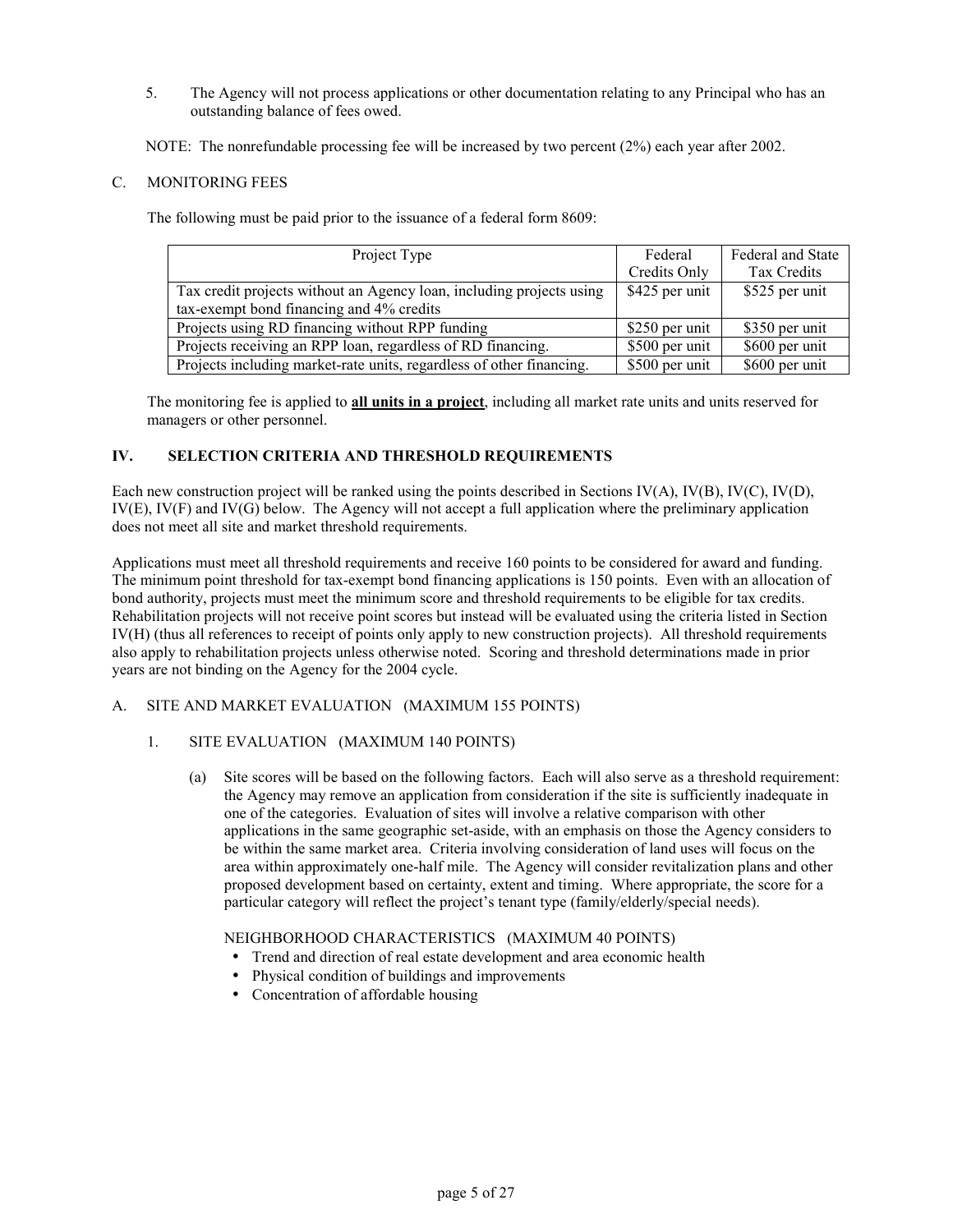### SURROUNDING LAND USES AND AMENITIES (MAXIMUM 65 POINTS)

- Suitability of surrounding development
- Land use pattern is primarily residential (single and multifamily housing) with a balance of other uses (particularly retail and amenities)
- Availability, quality and proximity of services, amenities and features: grocery store; mall/strip center; gas/convenience; basic health care; pharmacy; schools/athletic fields; day care/after school; supportive services, public park, library, hospital, community/senior center, basketball/tennis courts, fitness/nature trails, public swimming pool, restaurants, bank/credit union, medical offices, professional services, movie theater, video rental, public safety (fire/police)
- Effect of industrial, large-scale institutional or other incompatible uses, including but not limited to: wastewater treatment facilities, high traffic corridors, junkyards, prisons, landfills, large swamps, distribution facilities, frequently used railroad tracks, power transmission lines and towers, factories or similar operations, sources of excessive noise, and sites with environmental concerns (such as odors or pollution)
- Amount and character of vacant, undeveloped land

### SITE SUITABILITY (MAXIMUM 35 POINTS)

- Adequate traffic controls (stop light, turn lanes, etc.)
- Burden on public facilities (particularly roads)
- Access to mass transit (if applicable)
- Degree of on-site negative features and physical barriers that will impede project construction or adversely affect future tenants; for example: power transmission lines and towers, flood hazards, steep slopes, large boulders, ravines, year-round streams, wetlands, and other similar features (for adaptive re-use projects- suitability for residential use and difficulties posed by the building(s), such as limited parking, environmental problems or the need for excessive demolition)
- Similarity of scale and aesthetics/architecture between project and surroundings
- (b) General Site Requirements
	- Sites must be sized to accommodate the number and type of units proposed. Required zoning must be in place by the full application submission date, including any special use permits, traffic studies, conditional use permits and other land use requirements.
	- The applicant or a Principal must have site control by the preliminary application deadline, which may be evidenced by a valid option, contract or warranty deed.
	- Utilities (water, sewer and electricity) must be available with adequate capacity to serve the site. Sites should be accessed directly by existing paved, publicly maintained roads. If not, it will be the applicant's responsibility to extend utilities and roads to the site. In such cases, the applicant must explain and budget for such plans at the preliminary application stage, as well as document the applicant's right to perform such work through, for example, language in the real estate option/contract, separate contract or consent by the city or town.

### 2. MARKET ANALYSIS (MAXIMUM 15 P0INTS)

- (a) The Agency will contract directly with market analysts to perform studies for new construction projects. Applicants may interact with market analysts in order to make appropriate project design and targeting adjustments. Applicants will have an opportunity to revise their project (unit mix, targeting) based on the market analyst's recommendations; such revisions may increase the market score. Any revisions must be submitted in writing to both the market analyst and to the Agency, following the schedule in Section III(A).
- (b) A project will not receive tax credits or RPP funding if it is in the same market area as previously funded tax credit or RPP projects (including earlier phases of the same overall development) which have not reached stabilized occupancy or a recent history of high vacancy rates. The Agency will only waive these limitations if it determines there is a strong demand for all units involved. The Agency will limit the number of projects awarded in the same application round to those that it determines can be supported in the market.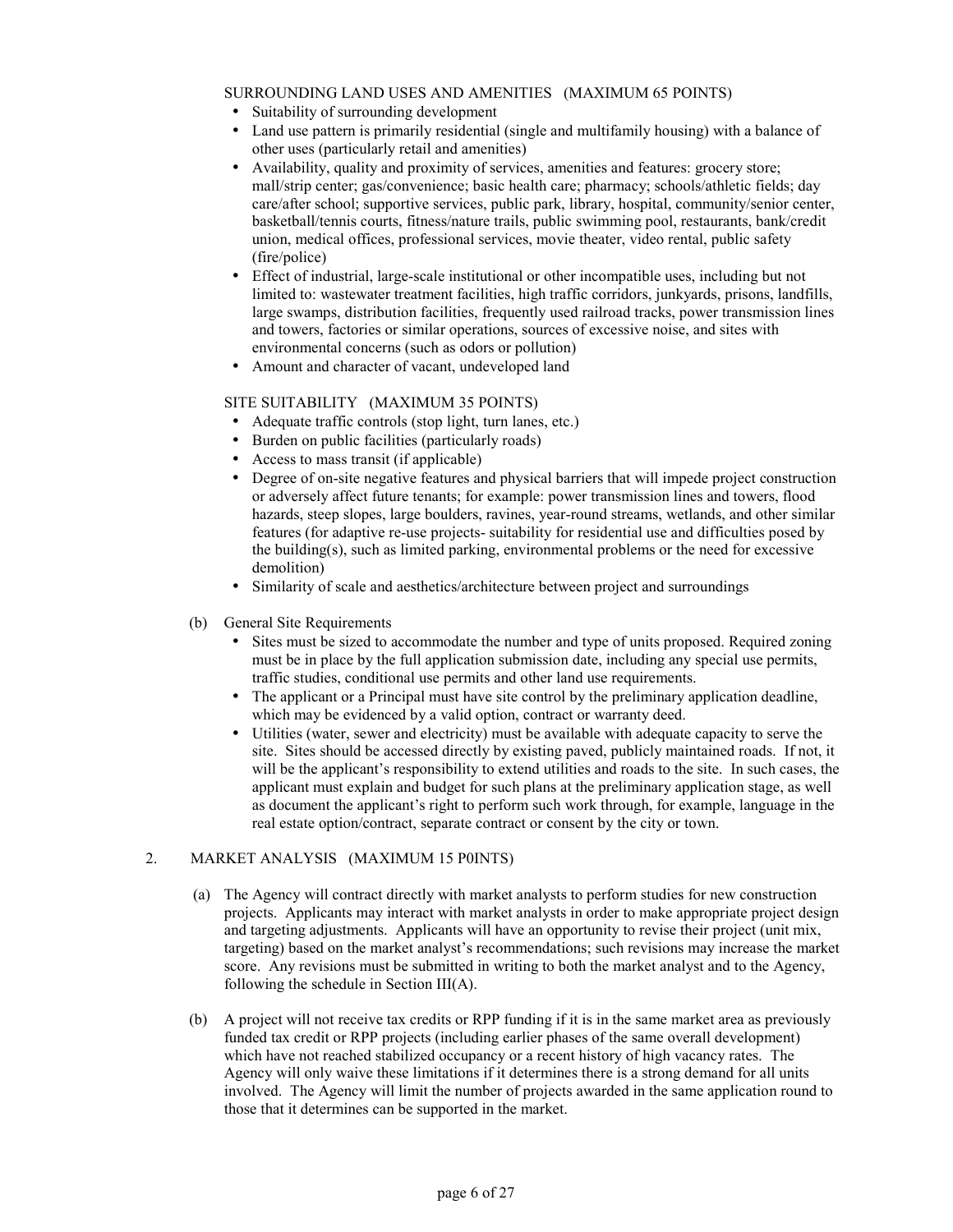- (c) A maximum of fifteen (15) points may be awarded to applications for new construction projects using the following criteria, each of which will also serve as a threshold requirement.
	- The project's required market share, or the percent of income qualified households seeking housing that the project would need to capture to achieve stabilized occupancy.
	- The number of months between project completion and stabilized occupancy.
	- The vacancy rate at comparable properties (what qualifies as a comparable will vary based on the circumstances).
	- The project's affect on existing or awarded 9% tax credit properties.
- (d) The Agency is not bound by the conclusions or recommendations of the market analyst(s), and will use its discretion in evaluating the criteria listed in this Section. For rehabilitation and 100% special needs projects, the applicant must submit a market study that meets the requirements of Section  $42(m)(1)(A)(iii)$  of the Code prior to issuance of a carryover allocation (unless the Agency requires an earlier submission date).
- (e) Applications for 100% special needs housing also will be eligible to earn points under this section. The score will be based on the needs analysis component of the targeting plan. Any points would be determined during the full application review process.

### B. RENT AFFORDABILITY (MAXIMUM 65 POINTS)

- 1. FEDERAL RENTAL ASSISTANCE (MAXIMUM 20 POINTS)
	- (a) A maximum of twenty (20) points will be awarded for a firm commitment that provides federal project-based rental subsidies for at least ninety-five percent (95%) of units; committed federal subsidies of at least twenty percent (20%) but less than 95% will be awarded ten (10) points. To receive points for U.S. Department of Housing and Urban Development (HUD) Section 8 projectbased rental subsidies, applicants must submit a letter from the issuing authority (i) supporting the proposed development, (ii) representing that it has the proposed number of certificates available to convert to project based assistance, (iii) committing it to request HUD approval for the conversion, (iv) setting forth a timetable for the advertisement and approval process,  $(v)$ committing it to seek renewal of the subsidy contract for as long as possible subject to Congressional funding and (vi) stating that the proposed rents are reasonable (based on the information available).
	- (b) Applicants must include a written agreement between the owner and a public housing authority (PHA). The agreement must commit (i) the PHA to include the development in any listing of housing opportunities where households with tenant-based subsidies are welcome, and (ii) the project's management agent to actively seek referrals from the PHA to apply for units at the proposed development. If the PHA refuses to cooperate for any reason, an explanation must be submitted as well as a statement of commitment by the applicant to seek referrals from the PHA. This requirement does not apply to projects with rental assistance provided through U.S. Department of Agriculture, Rural Development (RD).

### 2. MORTGAGE SUBSIDIES AND LEVERAGING (MAXIMUM 30 POINTS)

- (a) Only loans from the following sources will be considered:
	- the local PHA,
	- Community Development Block Grant (CDBG) Small Cities program funds (for on-site improvements only),
	- HUD Section 108, 202 or 811,
	- Federal Home Loan Bank Affordable Housing Program,
	- local government housing development funds and
	- RD Section 515.

Other sources of public funding may qualify **PROVIDED THEY ARE APPROVED IN WRITING IN ADVANCE** by the Agency. (Approval of a particular source in prior years does not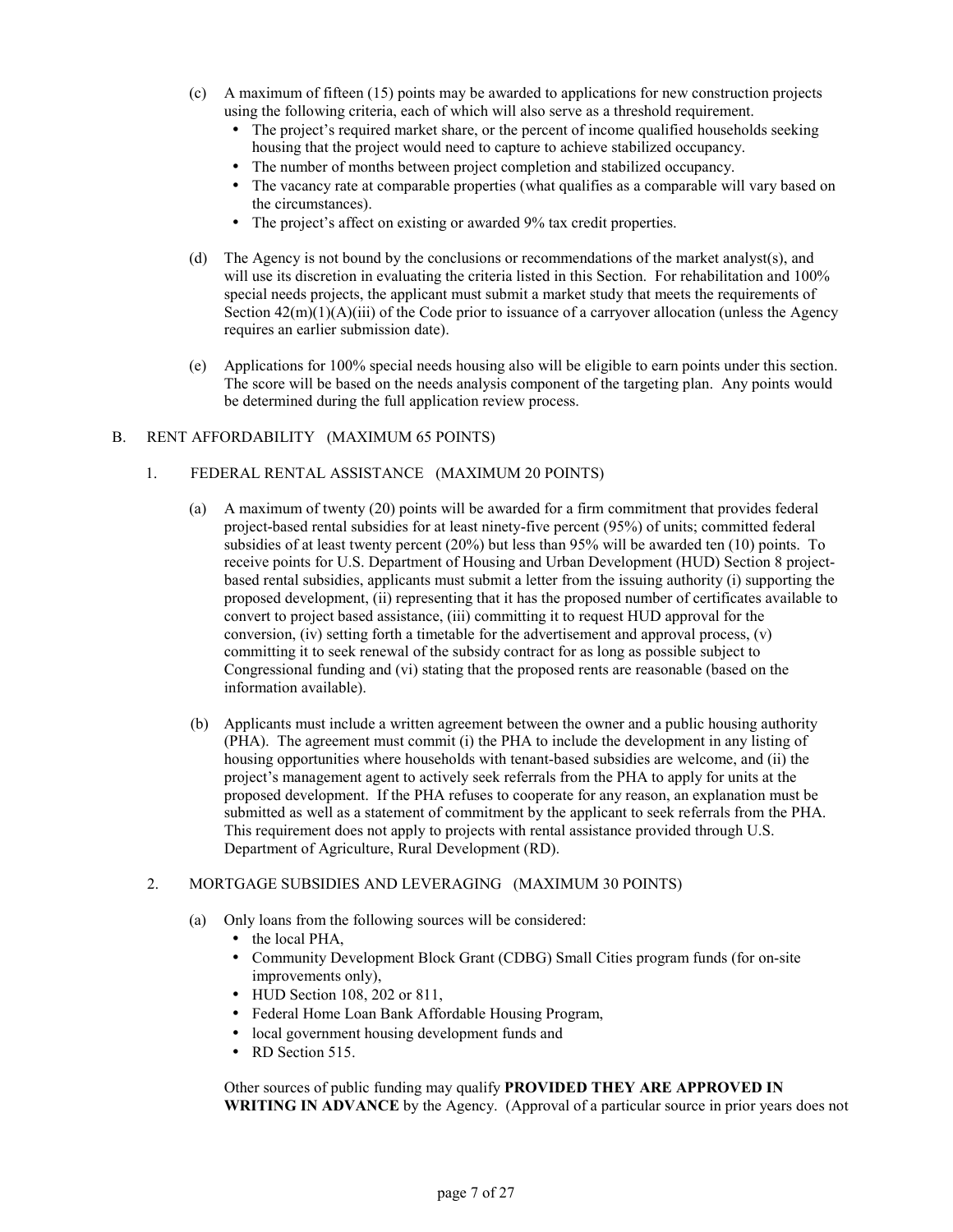meet this requirement.) In order to qualify, loans must be listed as a source in the full application, have a term of at least 20 years and an interest rate less than or equal to two percent (2%).

- (b) Adjustments to the purchase price of the land by the seller, uncommitted RPP funds or other Agency loans, state credits and bond financing are not considered sources of mortgage subsidy.
- (c) Applications will be awarded five (5) points for having a commitment of at least \$100,000 in qualifying mortgage subsidy funds. Projects will earn a greater amount of points based on the total amount of funds per unit, as described below:

| Funds/Unit | Points | \$10,000 | 20 |
|------------|--------|----------|----|
| \$5,000    | 10     | \$11,000 | 22 |
| \$6,000    | 12     | \$12,000 | 24 |
| \$7,000    | 14     | \$13,000 | 26 |
| \$8,000    | 16     | \$14,000 | 28 |
| \$9,000    | 18     | \$15,000 | 30 |

The calculation includes all units and amounts will not be rounded up. The funds-to-unit ratio initially approved by the lending source determines the score, unless a subsequent change results in fewer points. The amount of subsidy provided by a local government will be reduced by the amount that the project budget includes the following: any impact, tap or related fees charged by that local government and/or the cost of land sold by that local government in excess of the market value determined under Section  $VI(A)(4)$ . For example, a project involving the following:

- 48 tax credit units and 16 market rate units,
- a commitment of \$925,000 in qualifying funds, \$150,000 of which are from the city, and
- tap fees of \$100,000 charged by the same city to the project
- will receive 24 points  $[(925,000 100,000) / 64 = $12,891$  per unit].
- (d) Projects funded entirely with equity and state tax credits (no grants or debt sources other than deferred developer fees) will be awarded 15 points. Any deferred fee must comply with Section VI(B)(5). These points and those awarded under subsection (2)(c) above are mutually exclusive.
- (e) In order to be eligible for points under this Section, applications for new construction tax exempt bond projects must meet one of the following requirements:
	- $\bullet$  at least twenty percent (20%) of total units will be affordable to and occupied by households with incomes at or below fifty percent (50%) of county median income, or
	- $\bullet$  at least ten percent (10%) of total units will be affordable to and occupied by households with incomes at or below forty (40%) of county median income.
- (f) Applications for NC Division of Community Assistance (DCA) CDBG funds must be submitted at the same time as the Agency's full application deadline and must be committed by June 11, 2004. Commitment of other local government funds may be delayed up to three weeks after the full application with prior approval by the Agency.

#### 3. TENANT RENT LEVELS (MAXIMUM 15 POINTS)

(Projects will be monitored for rent and occupancy restrictions for the period indicated in the extended use agreement.)

Applicants should understand that electing to meet the requirements of this Section will reduce the number of potential tenants for certain units, which may be reflected in the market score. The application may earn points under one of the following scenarios: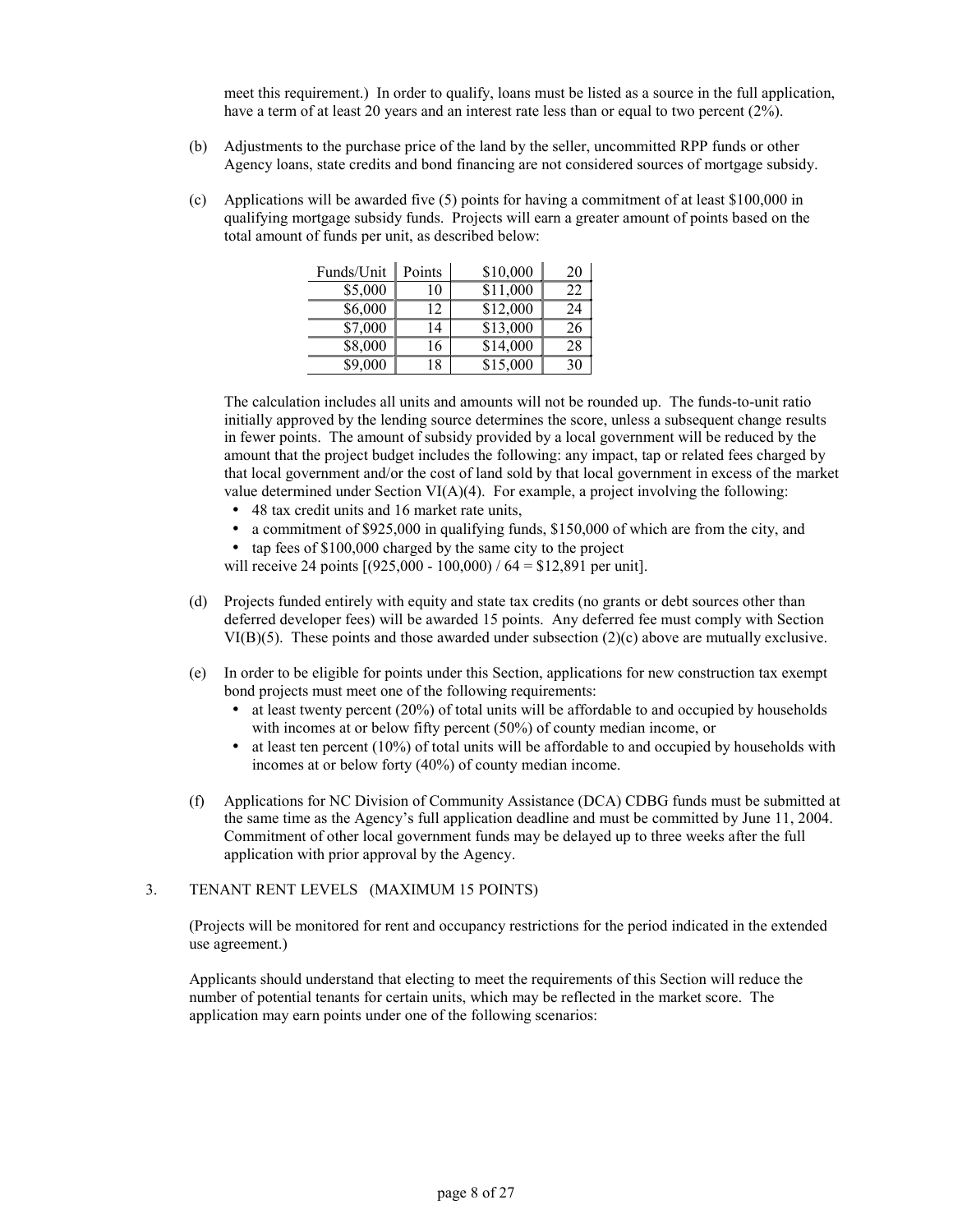- (a) If the project is in a High Income county:
	- Ten  $(10)$  points will be awarded if at least twenty-five percent  $(25%)$  of qualified units will be affordable to and occupied by households with incomes at or below thirty percent (30%) of county median income.
	- Five  $(5)$  points will be awarded if at least fifty percent  $(50\%)$  of qualified units will be affordable to and occupied by households with incomes at or below forty percent (40%) of county median income.

(The two options for point scoring in this subsection (3)(a) above are mutually exclusive.)

- (b) If the project is in a Moderate Income county:
	- Fifteen  $(15)$  points will be awarded if at least twenty-five percent  $(25%)$  of qualified units will be affordable to and occupied by households with incomes at or below forty percent (40%) of county median income.
	- Ten  $(10)$  points will be awarded if at least fifty percent  $(50%)$  of qualified units will be affordable to and occupied by households with incomes at or below fifty percent (50%) of county median income.

(The two options for point scoring in this subsection (3)(b) above are mutually exclusive.)

- (c) If the project is in a Low Income county, fifteen (15) points will be awarded for projects in which at least forty percent (40%) of qualified units will be affordable to and occupied by households with incomes at or below fifty percent (50%) of county median income.
- (d) In order to be eligible for tax credits, applications for new construction tax exempt bond projects must meet one of the following requirements:
	- $\bullet$  at least ten percent (10%) of total units will be affordable to and occupied by households with incomes at or below fifty percent (50%) of county median income, or
	- $\bullet$  at least five percent (5%) of total units will be affordable to and occupied by households with incomes at or below forty percent (40%) of county median income.

#### 4. COMMITMENT TO EXTEND LOW-INCOME OCCUPANCY

Applicants must agree to record a 30-year Declaration of Land Use Restrictive Covenants for Low-Income Housing Tax Credits (Extended Use Agreement) stating that the owner (a) will not apply for relief under Section  $42(h)(6)(E)(i)(II)$  of the Code, (b) will not refuse to lease any residential unit in the Project to a holder of a voucher or certificate of eligibility under section 8 of the United States Housing Act of 1937 because of the status of the prospective tenant as such a holder, and (c) will comply with other requirements under the Code, Plan other relevant statutes and regulations and all representations made in the project application. The Extended Use Agreement may also contain other provisions as determined by the Agency.

#### C. PROJECT DEVELOPMENT COSTS AND RPP LIMITATIONS

### 1. NEGATIVE POINTS FOR PROJECT DEVELOPMENT COSTS

The Agency will assess negative points to applications using either the following "per unit" or "per net square foot" standards (total replacement costs less land and reserves) outlined in **Chart A** below, whichever is less. The point structure in **Chart B** will apply to the following: 1) detached single family or duplex developments with 25 units or less, 2) 100% severe mobility impairment housing, 3) HOPE VI projects 4) unique downtown circumstances and 5) projects utilizing historic tax credits. RPP loan funds will be limited by HOME Per-Unit Subsidy Limits and HOME Per-Unit Cost Limits. Copies of all executed change orders must be submitted to the Agency.

The equity raised from historic preservation tax credits will be subtracted from the total development cost before this calculation is made. Water and sewer tap fees and impact fees will also be subtracted from total development cost for this calculation provided that the applicant has included documentation from the local government verifying the amount of fees required.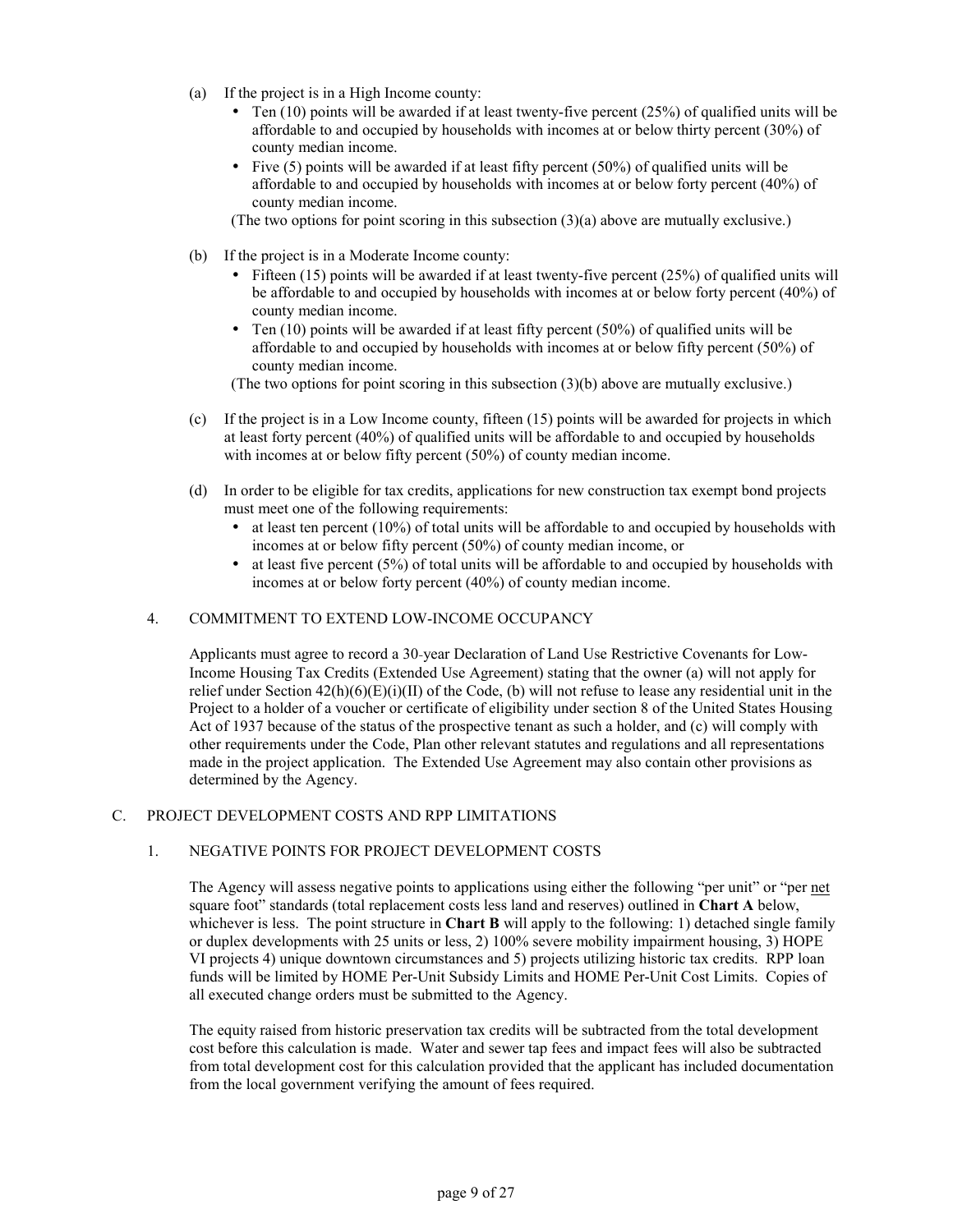| <b>CHART A</b> |    |                 |         |           | <b>CHART B</b>     |         |
|----------------|----|-----------------|---------|-----------|--------------------|---------|
| Per Unit       | OR | Per Net Sq. Ft. | Points  | Per Unit  | OR Per Net Sq. Ft. | Points  |
| \$75,000       |    | \$75            | $(-2)$  | \$87,000  | \$87               | $(-2)$  |
| \$78,000       |    | \$78            | $(-4)$  | \$90,000  | \$90               |         |
| \$81,000       |    | \$81            | $(-6)$  | \$93,000  | \$93               | $(-6)$  |
| \$84,000       |    | \$84            | $(-8)$  | \$96,000  | \$96               | $(-8)$  |
| \$87,000       |    | \$87            | $(-10)$ | \$99,000  | \$99               | $(-10)$ |
| \$90,000       |    | \$90            | $(-15)$ | \$102,000 | \$102              | $(-15)$ |
| \$93,000       |    | \$93            | $(-20)$ | \$105,000 | \$105              | $(-20)$ |
| \$96,000       |    | \$96            | $(-30)$ | \$108,000 | \$108              | $(-30)$ |
| \$99,000       |    | \$99            | $(-40)$ | \$111,000 | \$111              | $(-40)$ |

|          |           | <b>CHART A</b>  |         |           | <b>CHART B</b>     |         |
|----------|-----------|-----------------|---------|-----------|--------------------|---------|
| Per Unit | <b>OR</b> | Per Net Sq. Ft. | Points  | Per Unit  | OR Per Net Sq. Ft. | Points  |
| \$75,000 |           | \$75            | $(-2)$  | \$87,000  | \$87               | $(-2)$  |
| \$78,000 |           | \$78            | $(-4)$  | \$90,000  | \$90               | $(-4)$  |
| \$81,000 |           | \$81            | $(-6)$  | \$93,000  | \$93               | $(-6)$  |
| \$84,000 |           | \$84            | $(-8)$  | \$96,000  | \$96               | $(-8)$  |
| \$87,000 |           | \$87            | $(-10)$ | \$99,000  | \$99               | $(-10)$ |
| \$90,000 |           | \$90            | $(-15)$ | \$102,000 | \$102              | $(-15)$ |
| \$93,000 |           | \$93            | $(-20)$ | \$105,000 | \$105              | $(-20)$ |
| \$96,000 |           | \$96            | $(-30)$ | \$108,000 | \$108              | $(-30)$ |
| \$99,000 |           | \$99            | $-40)$  | \$111,000 | \$111              | $(-40)$ |

Note: The Agency may compare what is represented in 2004 applications with the actual cost of construction as reflected in the final cost certification. In the event that a project's actual costs would have resulted in negative points that were not assessed in the 2004 cycle, those points may be applied to the application(s) of any Principal involved in any future year.

### 2. RESTRICTIONS ON RPP AWARDS

To receive an RPP loan, projects must not a) have total replacement costs (less reserves) per unit in excess of \$90,000 b) request RPP loan funds in excess of the following amounts per unit: \$15,000 in High Income counties; \$20,000 in Moderate Income counties; \$25,000 in Low Income counties or c) include market-rate units. Subsection  $(C)(2)(b)$  above does not apply to projects with funds committed by RD. Subsection  $(C)(2)(a)$  above does not apply to projects eligible for Chart B. The total RPP loan amount cannot exceed \$1 million per project.

#### D. CAPABILITY OF THE PROJECT TEAM

### 1. DEVELOPMENT EXPERIENCE

- (a) At least one Principal must have successfully developed, operated and maintained in compliance either (i) one North Carolina low-income housing tax credit development or (ii) eight separate low-income housing tax credit developments totaling in excess of 200 units. The development(s) must have been placed in service between December 1, 1997 and January 1, 2004. (The Agency may waive this requirement for applicants with adequate experience in the North Carolina tax credit program.) Such Principal must:
	- be identified in the preliminary application,
	- become a general partner or managing member of the ownership entity, and
	- remain responsible for overseeing the development and operation of the project for a period of two (2) years after placed in service.

This requirement will not apply to HOPE VI developments. The Agency will determine what qualifies as successful and who can be considered as involved in a particular project.

- (b) All owners and Principals **must** disclose all previous participation in the low-income housing tax credit program. Additionally, all owners and Principals that have participated in an out of state tax credit allocation must complete the Authorization for Release of Information form and send it to each state identified.
- (c) The Agency reserves the right to determine that a particular development team does not meet the threshold requirement of this Section due to differences between its prior work and the proposed project. Particularly important in this evaluation is the type of subsidy program used in the previous experience (such as tax-exempt bonds, RD).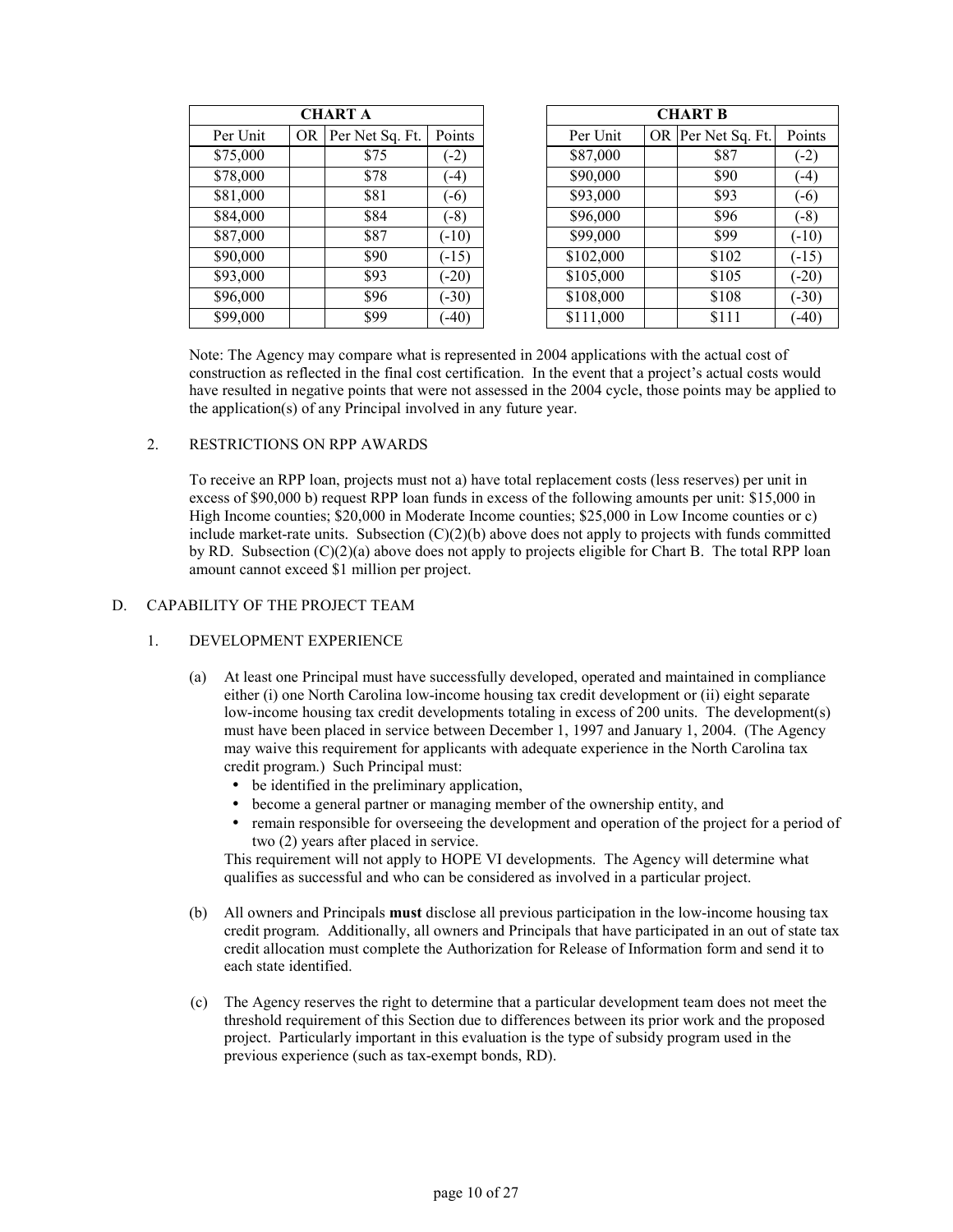# 2. MANAGEMENT EXPERIENCE

The management agent must have at least a) one similar tax credit project in their current portfolio and b) one staff person serving in a supervisory capacity with regard to the project who has been certified as a tax credit compliance specialist. Such certification must be from an organization accepted by the Agency (such as HCCP). None of the persons or entities serving as management agent may have in their portfolio a project with material or uncorrected non-compliance beyond the cure period. The management agent listed on the application must be retained by the ownership entity for at least two (2) years after project completion, unless the agent is guilty of specific nonperformance of duties.

# 3. PROJECT TEAM DISQUALIFICATIONS

The Agency may disqualify any owner, Principal or management agent who:

- (a) has been debarred or received a limited denial of participation in the past 10 years by any federal or state agency from participating in any Agency multifamily development program;
- (b) within the past ten years has been in a bankruptcy, an adverse fair housing settlement, an adverse civil rights settlement, or an adverse federal or state government proceeding and settlement;
- (c) has been in a mortgage default or arrearage of three months or more within the last five years on an FHA-insured project, an RD funded rental project, a tax-exempt bond funded mortgage, an Agency loan, a tax credit project or any other publicly subsidized project (resolution of all outstanding Agency concerns regarding the default or arrearage may be considered in assessing disqualification);
- (d) has been involved within the past ten years in a project which previously received an allocation of tax credits but failed to meet standards or requirements of the tax credit allocation and/or failed to fulfill one of the representations contained in an application for tax credits (this includes returning an allocation of tax credits to the Agency after the carryover agreement has been signed);
- (e) has been found to be directly or indirectly responsible for any other project in which there is uncorrected noncompliance more than three months from the date of notification by the Agency or any other state allocating agency; or
- (f) interferes with a tax credit application for which it is not an owner or Principal at public hearing or other official meeting.

### E. UNIT MIX AND PROJECT SIZE

- 1. Ten (-10) points will be subtracted from any project where more than ten percent (10%) but less than twenty percent (20%) of the total units are market-rate units. Twenty (-20) points will be subtracted from any project where more than twenty percent (20%) of the total units are market-rate units. These penalties will not apply where, as of the full application, the rents for all market rate units are at least five percent (5%) higher than the maximum allowed for a unit at 60% AMI and the market study indicates that such rents are feasible.
- 2. New construction 9% credit projects may not exceed 100 units.
- 3. New construction bond financed projects may not exceed 180 units.

The Agency reserves the right to waive the penalties and limitations in this Section for proposals that reduce low-income and minority concentration.

# F. SPECIAL CRITERIA AND TIEBREAKERS (MAXIMUM 30 POINTS)

1. Fifteen (15) points will be awarded to projects that have (a) an obligation of funds from RD Section 515, the HUD 202 or 811 programs, including project based rental assistance appropriate for the project, or (b) a written commitment under the RD Section 538 program.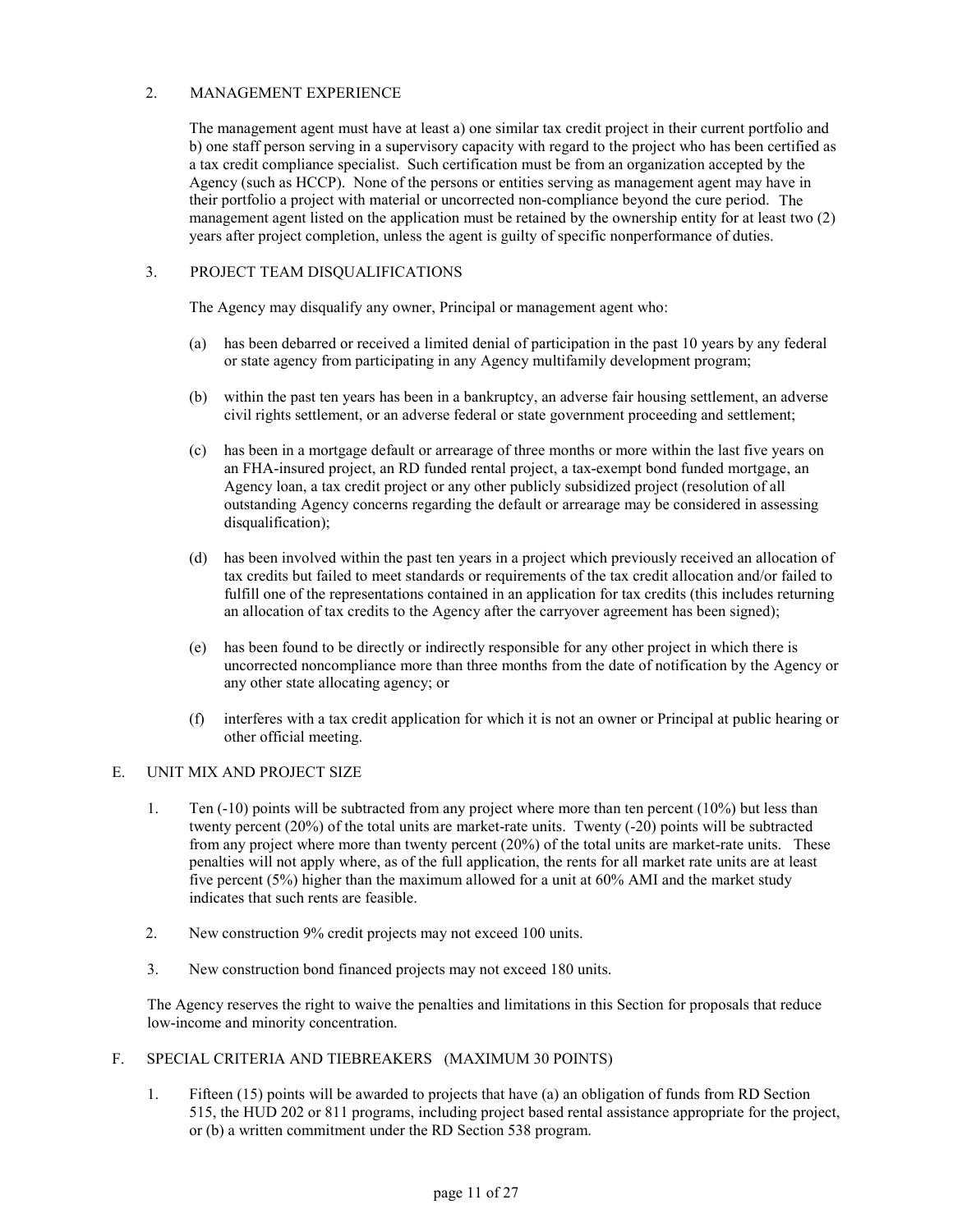- 2. Ten (10) points will be awarded to applications if all of the following apply:
	- (a) the project is within the area identified by a community revitalization plan (CRP);
	- (b) the CRP was officially adopted by a local government after January 1, 1998;
	- (c) one of the policy goals is the creation of new or replacement rental housing;
	- (d) the project is in a Qualified Census Tract and/or the CRP is primarily focused on an existing residential neighborhood;
	- (e) the project is consistent with and contributes to the CRP;
	- (f) there is a specific timetable and funding commitment; and
	- (g) some of the progress or improvement described in the CRP is visibly evident.
- 3. Five (5) points will be awarded to projects designed to increase the stock of housing accessible to those with mobility impairments. To receive bonus points, five percent  $(5%)$  of all project units must:
	- (a) be fully accessible according to the standards set forth in Volume 1-C (1999) of the North Carolina State Building Code, (Chapter 30, Multi-Family Dwellings),
	- (b) have at least one bathroom with a toilet located in a five foot by five foot clear floor space (may overlap with the five foot turning diameter described in Chapter 30), with no overlapping elements or fixtures; the toilet must be positioned in a corner with the centerline of the toilet bowl 18 inches from the sidewall, and
	- (c) have at least one bathroom with a 36 inch by 60 inch (minimum size) curbless, roll-in shower. Such showers must also meet the requirements for accessible controls as required by Volume 1-C.

At least one unit in each class of fully accessible units must meet the above requirements. Unit classes are measured by the number of bedrooms, pursuant to Volume 1-C (1999) of the North Carolina State Building Code (Chapter 30, Section 30.3.2.) These units are in addition to mobility impaired units required by federal and state law (including building codes).

4. All projects will be required to target the greater of five (5) units or ten percent (10%) of the total units to persons with disabilities or homeless populations. (The five unit minimum does not apply to applications without federal project-based rental assistance.) Projects that are targeting units under this Section are not required to provide onsite supportive services or a service coordinator. Applications must demonstrate a partnership with a local lead agency and submit a Targeting Plan for review and certification by the N.C. Department of Health and Human Services (DHHS).

At a minimum, Targeting Plans must include:

- (a) A local housing needs assessment for the targeted population developed in partnership with the local lead agency.
- (b) A description of how the development will meet the needs of the targeted tenants including how the units will be made affordable to persons with extremely low incomes, unit size, access to supportive services, transportation, proximity to community amenities, etc.
- (c) A description of the experience of the local lead agency and their capacity to provide access to supportive services, and to maintain relationships with the management agent and community service providers for the duration of the compliance period.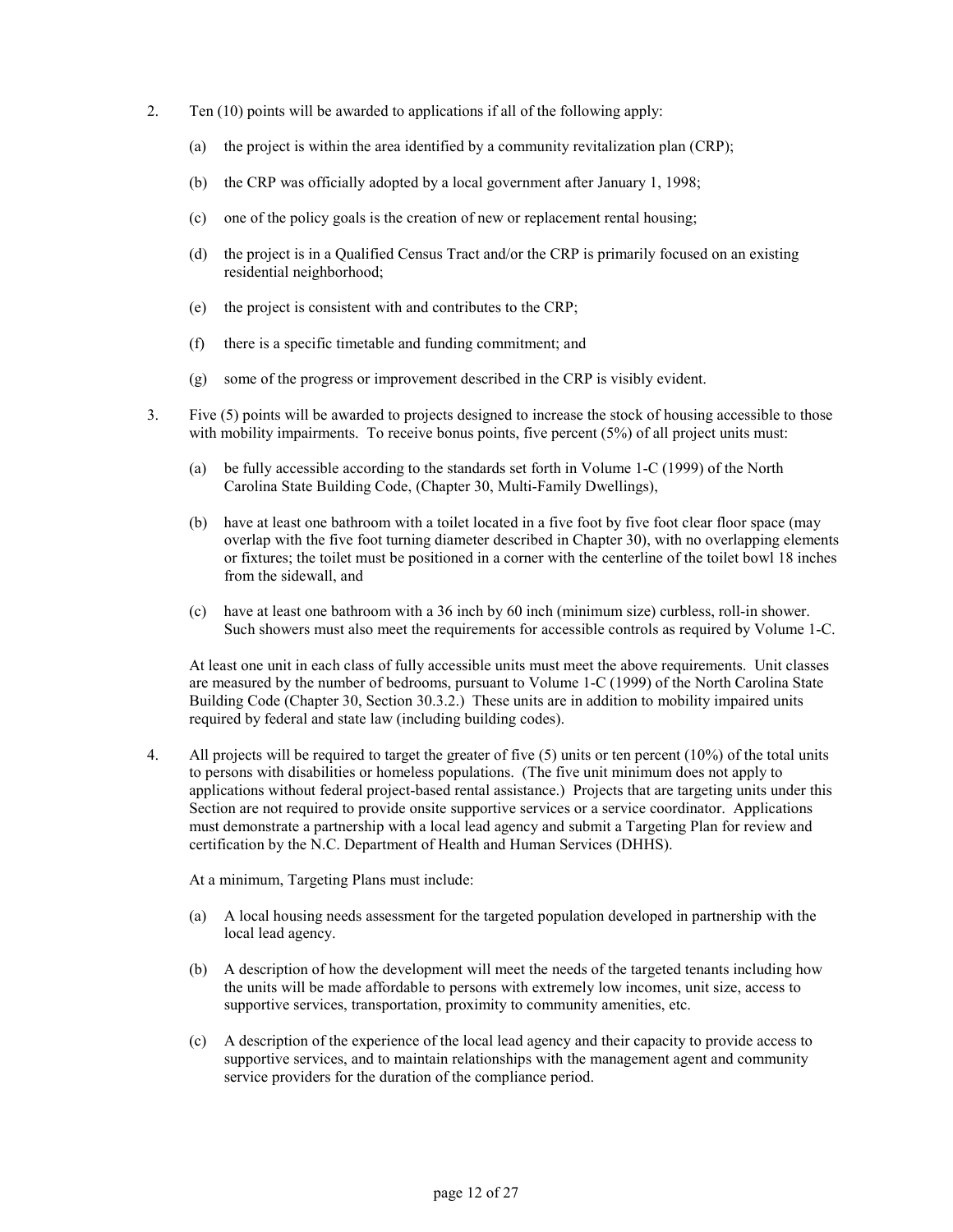- (d) A Memorandum of Understanding (MOU) between the developer(s), management agent and the lead local agency. The MOU will include a description of the tenant referral process and how the local lead agency will remain linked to the project for the entire compliance period.
- (e) Certification that participation in supportive services will not be a condition of tenancy (not required for projects where all of the units are providing transitional housing for the homeless).
- (f) Agreement that for a period of ninety (90) days after the initial rent-up period begins, establishing a preferential leasing opportunity for the number of units specified in the application for persons with disabilities.
- (g) Agreement to maintain a separate waiting list for persons with disabilities and prioritizing these individuals for any units that may become vacant after the initial rent-up period, based upon the minimum number of units specified in your application.
- (h) Agreement to affirmatively market to persons with disabilities.
- (i) Agreement to include a section on reasonable accommodation in property management's application for tenancy.
- (j) Agreement to accept Section 8 vouchers or certificates (or other rental assistance) as allowable income as part of property management income requirement guidelines for eligible tenants and not require total income beyond that which is reasonably available to persons with disabilities currently receiving SSI and SSD benefits.

The requirements of this Section  $IV(F)(4)$  may be fully or partially waived to the extent the Agency determines that they are not feasible. All materials required under this Section must be submitted to DHHS by the full application due date. A detailed description of the elements to be addressed in the Targeting Plan is included in **Appendix D**. This Section IV(F)(4) does not apply to tax-exempt bond applications.

- 5. Tiebreaker Criteria: The following will be used to award credits in the event that the final scores of more than one project are identical.
	- (a) First Tiebreaker The project requesting the least amount of federal tax credits per unit based on the Agency's equity needs analysis.
	- (b) Second Tiebreaker Tenants with Children: Projects that can serve tenant populations with children. Developments will qualify for this designation if at least twenty-five (25%) of the units are three or four bedrooms. This tiebreaker will only apply where the market study shows a clear demand' for this population (as determined by the Agency).
	- (c) Third Tiebreaker Tenant Ownership: Projects that are intended for eventual tenant ownership. Such developments must utilize a detached single family site plan and building design and have a business plan describing how the project will convert to tenant ownership at the end of the 30-year compliance period.

In the event that a tie remains after considering the above tiebreakers, the project requesting the least amount of federal tax credits will be awarded the credits.

### G. DESIGN STANDARDS (MAXIMUM 80 POINTS)

All proposed measures must be shown on the plans or in specifications in the application in order to receive points.

A maximum of 80 points will be awarded for new construction projects based on evaluation of the site plan design and layout, building and floor plan design and construction characteristics as they relate to the development cost per unit. Design standards are found in **Appendix B** and must be used for all projects receiving low-income housing tax credits and/or RPP funding or points may be deducted for non-compliance.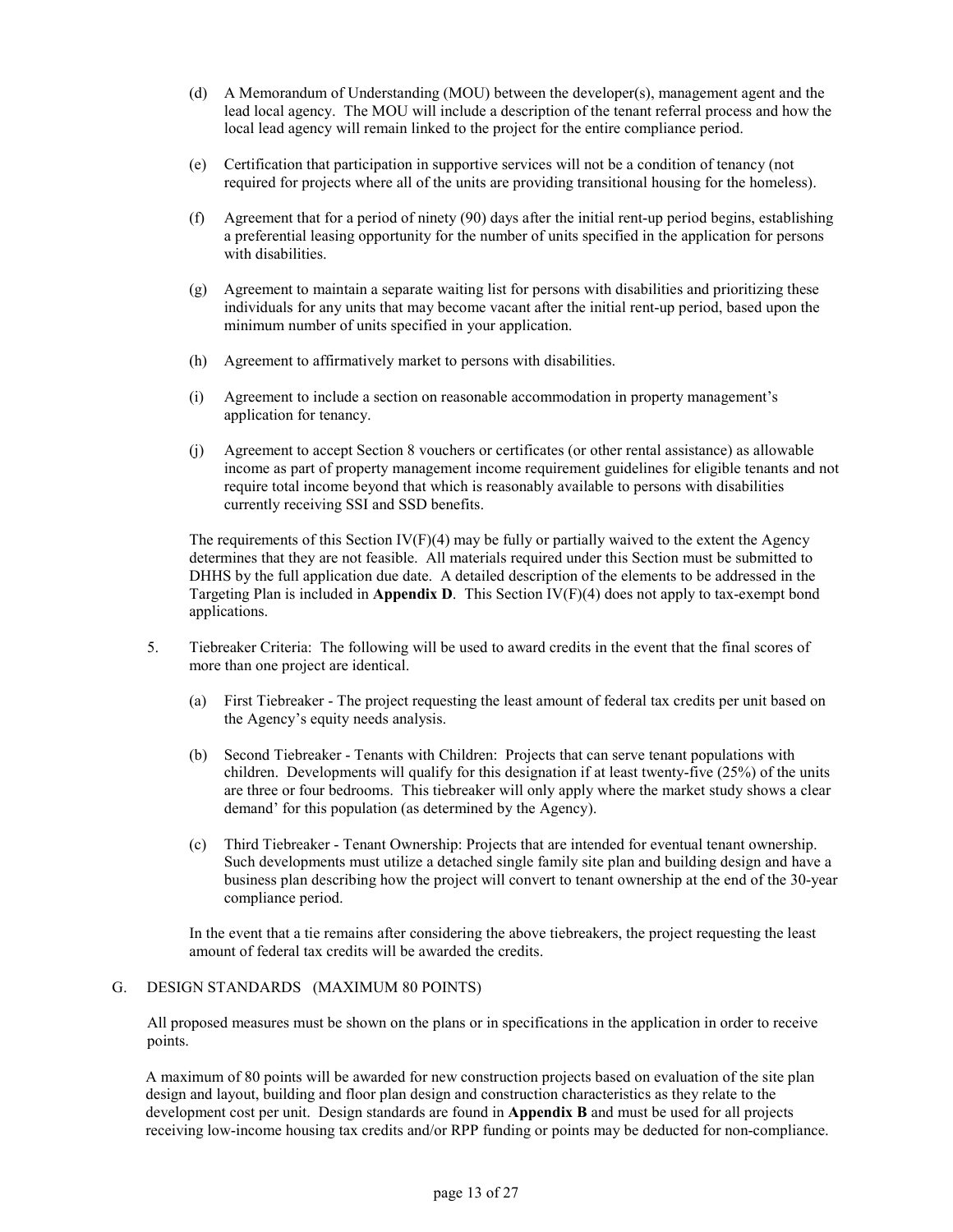- 1. Site plan considerations: A maximum of 15 points will be given for projects which
	- Propose an attractive, scattered building layout focusing on visual appeal and privacy;
	- Propose site amenities, including playgrounds, gazebos, garden spots, walking trails, picnic areas, ball fields, basketball/tennis courts and exercise rooms, have natural areas with trees between buildings (for new construction); create accessible walks linking buildings to each other, to common areas and to parking; have large open spaces for recreational activities, have a welldesigned entry to the site with attractive signage, lighting and landscaping.

In order to receive points, the items listed above must be clearly indicated on the site drawings.

- 2. Building and floor plan design: A maximum of 45 points will be given for projects which
	- Propose creative and versatile architectural designs. Examples of exterior building designs include broken roof lines, front gables, dormers or front extended facades, wide banding and vertical and horizontal siding applications, some brick veneer, front porches and attractive deck rail patterns.
	- Propose open, flowing floor plans. Examples include spacious kitchens, bathrooms, living rooms and dining rooms, dwelling units that exceed minimum square footages, bedrooms that exceed minimum square footages, bathrooms that are large with vanities and open floor spaces, kitchens that provides an abundance of counter top working space and cabinets, availability of storage space other than bedroom closets, and the adequacy of closet space, including large walk-in closets.
- 3. Construction characteristics: A maximum of 20 points will be given to projects which
	- Propose low maintenance, high durability, energy efficient products, and quality components. Examples include: High-grade vinyl or VC tile in kitchens, bathrooms, entryways, and laundry areas.
	- Propose energy efficient components that exceed Agency and/or building code minimum standards.
	- Propose measures to provide good attic and roof ventilation, use vinyl or aluminum windows and steel insulated exterior doors.
	- Propose to use quality exterior siding, such as vinyl, hardiplank, or brick veneer and have prefinished aluminum exterior trim, including fascia, soffit, and porch posts.
- 4. Completion of previously approved projects: Negative points will be assessed for projects with owners, or Principals of prior project(s) that were not built in accordance with the plans and specifications on which such prior project(s') Design Standards score was based, if deviation from such plans and specifications results in conditions that would justify a reduction in that prior project(s') original Design Standards score $(s)$ . The number of negative points assessed to the project in the current year will be equal to the cumulative number of points by which each such prior project's original Design Standards score would have been so reduced to reflect the deviation, adjusted to reflect any change in the scale of the Design Standards scoring. For example, if the reduction in the prior project's Design Standards score as a result of the deviation from its plans and specifications is determined to be 10 points based on a scale of 50 maximum Design Standards points at the time such prior project was awarded credits, if there is a current scale of 100 maximum Design Standards points, the negative points assessed to the current project based on that prior project's deviation from its plans and specifications would be 20 points. Design and construction changes approved in writing by the Agency will not result in any negative points assessed under this Section.

### H. CRITERIA FOR SELECTION OF REHABILITATION PROJECTS

In order to be eligible for funding under Section II(B), a project must:

- have committed mortgage subsidies from a local government in excess of \$5,000 per unit or federal project-based rental assistance for at least thirty percent (30%) of the total units,
- have been placed in service on or before December 31, 1986,
- require rehabilitation expenses in excess of  $$15,000$  per unit (as supported by a physical needs assessment approved by the Agency),
- $\bullet$  not have an acquisition cost in excess of sixty percent (60%) of the total replacement costs,
- not be feasible using tax exempt bonds (as determined by the Agency),
- have less than \$7 million total or \$100,000 per unit in replacement costs.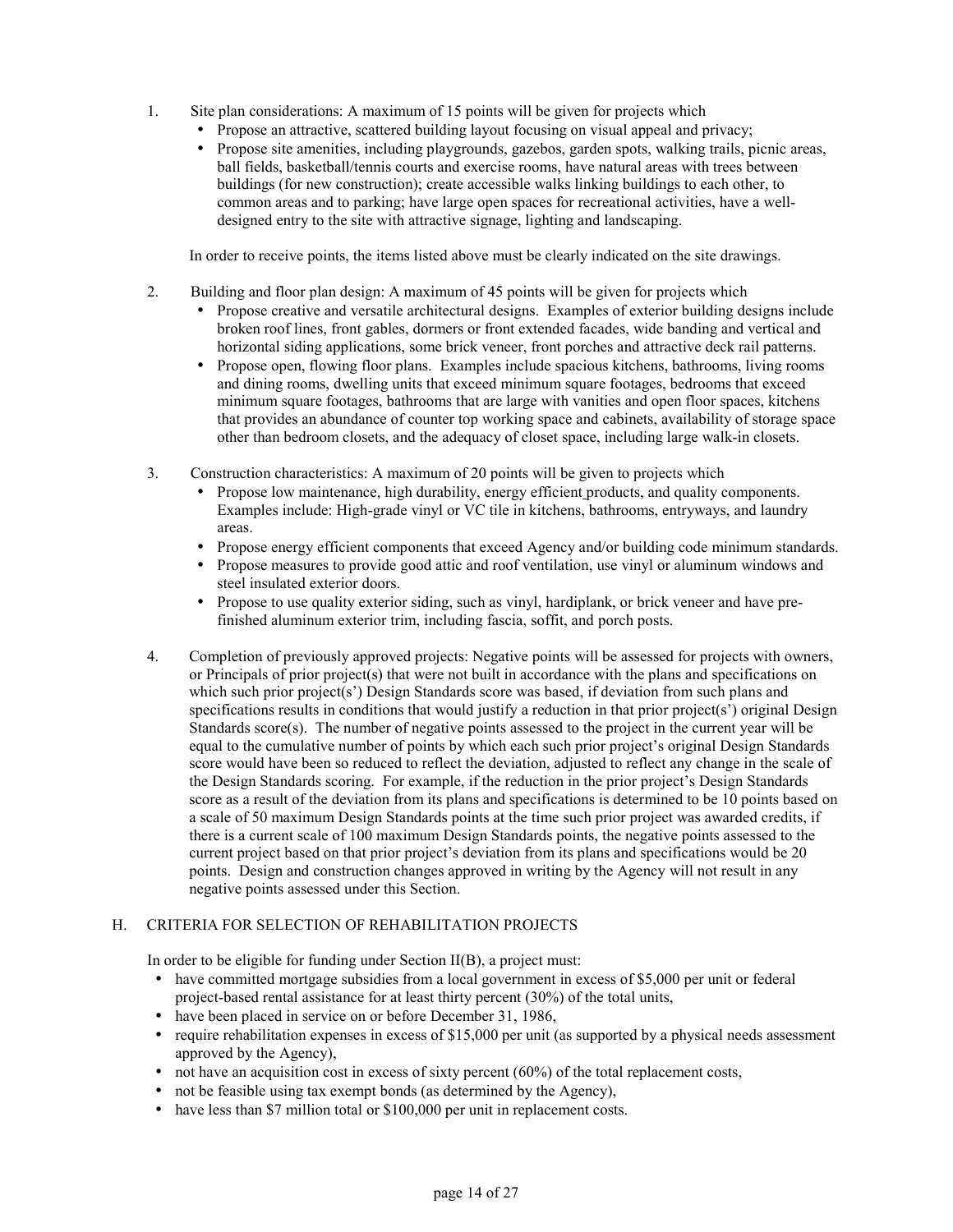The assessment must be performed by a licensed architect or engineer and involve the physical inspection of the site, amenities, dwelling units and any common areas. Rehabilitation expenses include hard construction costs directly attributable to the project, excluding costs for a new community building, as calculated using lines 2 through 7 (less line 6) in the Project Development Cost Description.

The thresholds and criteria for rehabilitation applications utilizing tax exempt bonds are in **Appendix G**.

The Agency will evaluate applications based on the following criteria, which are listed in order of importance. Each will serve both to determine allocations and as a threshold requirement; the Agency may remove an application from consideration if the proposal is sufficiently inadequate in any of the categories.

- 1. The Agency will give the highest priority to applications proposing to rehabilitate the state's most distressed existing housing. However, buildings that are deteriorated to the point of requiring demolition will not be eligible for credits under this Section.
- 2. The Agency will give priority to applications that propose a scope of work appropriate to the building(s), as reflected in the Physical Needs Assessment. (Proposals may not involve unnecessary work.) Specifically, proposals should involve the following:
	- Making "common areas" handicap accessible, creating or improving sidewalks, installing new roof shingles, adding gutters, sealing brick veneers, applying exterior paint, and resurfacing or re-paving parking areas.
	- Improving site and exterior dwelling lighting, landscaping/fencing, and installing high-quality vinyl or hardiplank siding.
	- Adding gables, porches, dormers or roof sheds.
	- Use energy-efficient related products to replace inferior ones, including insulated windows and doors, and adding additional insulation.
	- Improving heating and cooling units, plumbing fixtures, water heaters, toilets, sinks, faucets and tub/shower units.
	- Improving quality of interior conditions and fixtures, including carpet, vinyl, interior doors, painting, drywall repairs, cabinets, appliances, light fixtures and mini-blinds.
	- Where possible, upgrading bathrooms pursuant to Section IV(F)(3).
- 3. Applications will have a reduced likelihood of being awarded credits to the extent that the purpose is to subsidize an ownership transfer.
- 4. Shortcomings in the above three criteria will be mitigated to the extent that a tax credit allocation is necessary to prevent a) conversion of units to market rate rents or b) loss of government resources (including past, present and future investments).
- 5. The Agency will give priority to applications that have mortgage subsidy resources committed as part of the application.
- 6. Applications will have priority to the extent that the rehabilitation improvements are a part of a community revitalization plan and/or will benefit the surrounding community. However, projects in severely distressed areas will have a reduced likelihood of being awarded credits.
- 7. Applications will have a reduced likelihood of being awarded credits based on the number of tenants that would be permanently relocated (including market-rate).
- 8. The Agency will give preference to applications based on the quality of and degree of effort proposed in the temporary and permanent relocation plans.
- 9. While allocation of rehabilitation tax credits is not subject to any regional set-aside, the Agency will consider the geographic distribution of this resource and will attempt to avoid a concentration of awards in any one area of the state.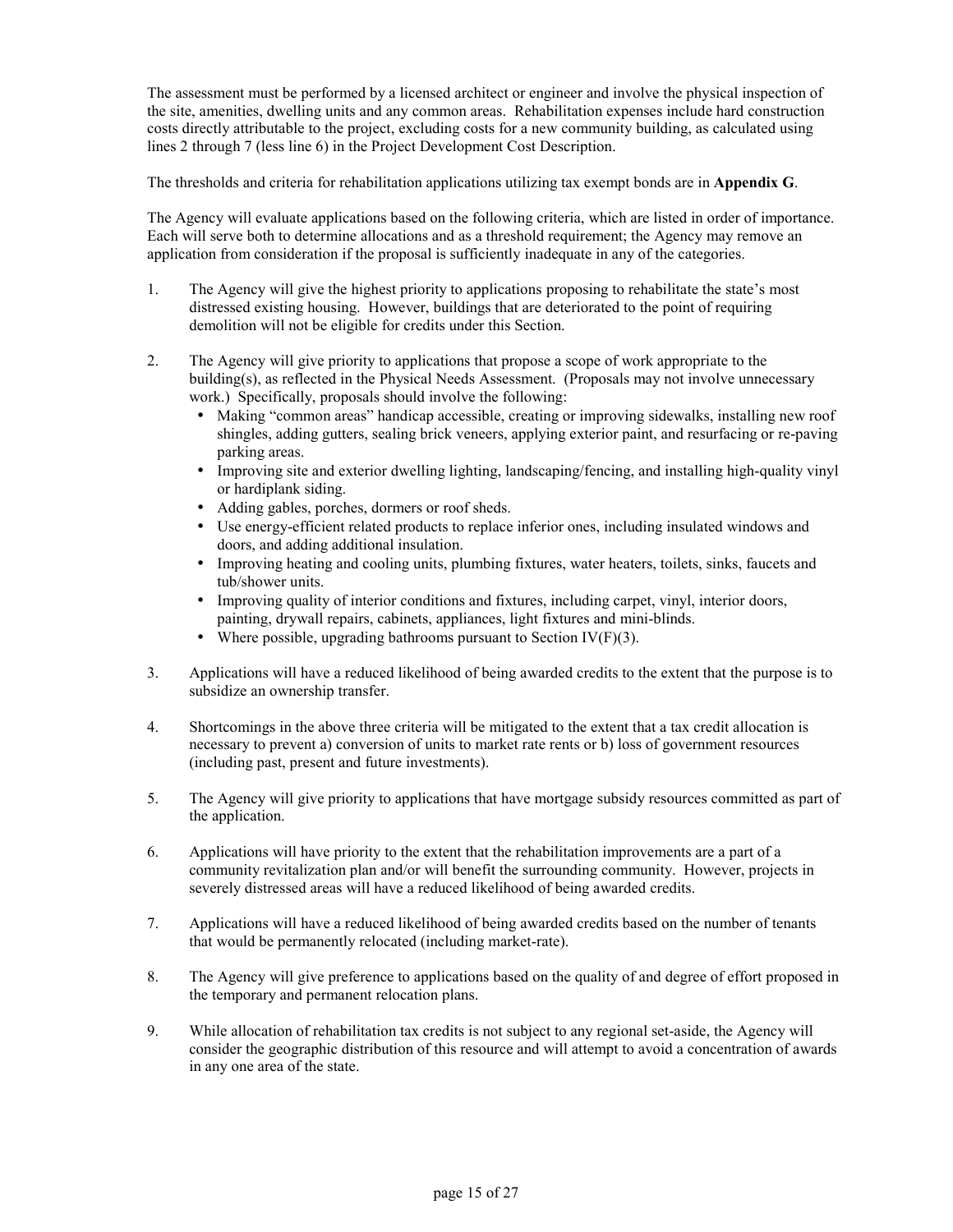### I. PRIORITY FOR ALLOCATION OF BOND CAP

Applicants proposing to use tax-exempt bonds with 4% tax credits must meet all of the requirements of the Plan and **Appendix G** (incorporated herein by reference) to claim such credits. The Committee will allocate the multifamily portion of the state's tax-exempt bond authority in the following order of priority:

- 1. Projects that serve as a component of an overall HOPE VI revitalization effort.
- 2. Rehabilitation projects.
- 3. Adaptive re-use projects.
- 4. Other new construction projects.

Applications will only be allocated bond authority if there is enough remaining after awarding all eligible applications in higher priority levels. Within each category, allocation priority will be based on the relevant scoring and threshold requirements of Section IV.

### **V. APPLICATION PROCEDURES AND REQUIREMENTS**

#### A. GENERAL

- 1. The Agency may require applicants to submit any information, letter or representation relating to Plan requirements or point scoring as part of the application process. Unless otherwise noted, the Agency may elect to not consider information submitted after the relevant deadline.
- 2. Any misrepresentation, false information or omission in any application document may result in disqualification of that application and any other involving the same owner(s), Principal(s), consultant(s) and/or application preparer(s). Any misrepresentation, false information or omission in the application document may result in a revocation of a credit allocation.
- 3. The Agency may elect to treat applications involving more than one site or population type (family/elderly) as separate for purposes of the Agency's preliminary application process. Each application would require a separate initial application fee. Projects may be considered one application in the full application submission if all sites are secured by one permanent mortgage and are not intended for separation and sale after receipt of the tax credit allocation.

#### B. APPLICATION PROCESS

1. Applications, correspondence and supporting materials may be submitted to the Agency as follows:

| Deliver to:                           | Mail to:                              |
|---------------------------------------|---------------------------------------|
| North Carolina Housing Finance Agency | North Carolina Housing Finance Agency |
| Rental Investment                     | Rental Investment                     |
| 3508 Bush Street                      | P.O. Box 28066                        |
| Raleigh, NC 27609                     | Raleigh, NC 27611-8066                |

- 2. The Agency will notify the appropriate unit of government about the project after submission of the full application. The Agency reserves the right to reject applications opposed in writing by the chief elected official (supported by the council or board), but is not obligated to do so.
- 3. Applicants may be assessed a fee of up to \$500 for each instance of failure to comply with a written requirement of the tax credit application process (whether or not such requirement is in the Plan).
- 4. The Agency will send site score information to each applicant (upon request) after publication. The market analyst will send studies to the Agency and applicant.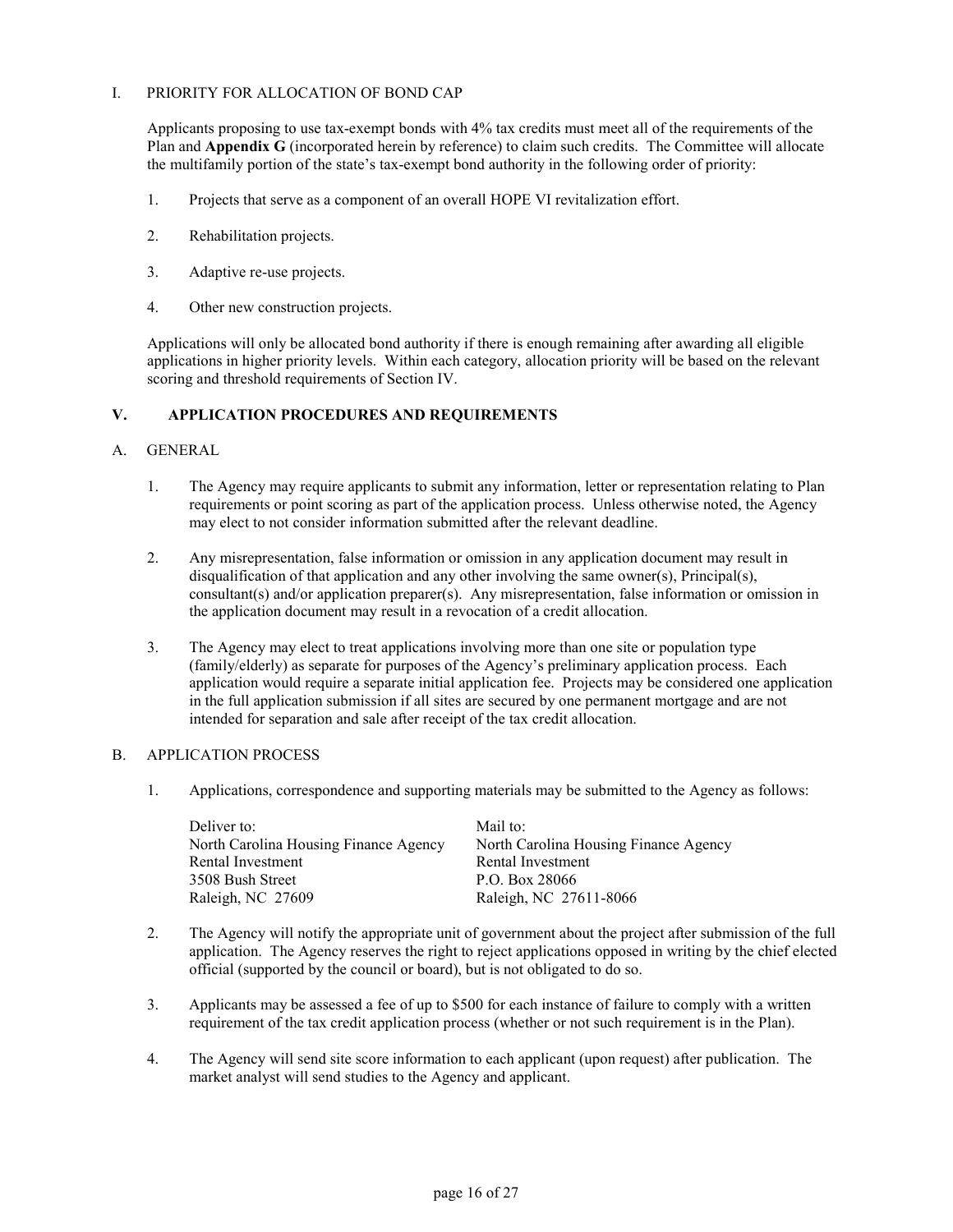# **VI. GENERAL REQUIREMENTS**

### A. GENERAL THRESHOLD REQUIREMENTS FOR PROJECT PROPOSALS

- 1. Projects with Historic Tax Credits: Buildings either must be on the National Register of Historic Places or approved for the State Housing Preservation Office's study list at the time of the full application. Evidence of meeting this requirement should be provided.
- 2. Nonprofit Set-Aside: For purposes of being considered as a nonprofit sponsored application under Section II(C), at least one nonprofit entity (or, where applicable, its qualified corporation) involved in a project must: (a) be qualified under Section  $501(c)(3)$  or (4) of the Code, (b) be domesticated in North Carolina for at least 12 months prior to submitting an application, (c) materially participate, as defined under federal law, in the acquisition, development, ownership, and ongoing operation of the property for the entire compliance period, (d) have as one of its exempt purposes the fostering of low-income housing (e) own, directly or indirectly, an equity interest in the applicant and (f) be a managing member or general partner of the applicant.

The Agency reserves the right to make a determination that the nonprofit owner is not affiliated with or controlled by a for-profit entity or entities other than a qualified corporation. There can be no identity of interest between any nonprofit owner and for-profit entity, other than a qualified corporation.

- 3. Environmental Hazards: All projects involving use of existing structures must submit a hazardous material report which provides the results of testing for asbestos containing materials, lead based paint, Polychlorinated Biphenyls (PCBs), underground storage tanks, petroleum bulk storage tanks, Chlorofluorocarbons (CFCs), and other hazardous materials. The testing must be performed by professionals licensed to do hazardous materials testing. A report written by an architect or building contractor or developer will not suffice. A plan and projected costs for removal of hazardous materials must also be included.
- 4. Appraisals: The Agency will not allow the project budget to include more for land costs than its appraised market value. Any project budgeting more than \$15,000 per acre toward land costs must submit with the full application a real estate "as is" appraisal that is a) dated no more than  $\sin(6)$ months from the full application deadline, b) prepared by an independent, state certified appraiser and c) complies with the Uniform Standards of Professional Appraisal Practice. The Agency may require appraisals in its discretion where cost per acre is below this amount. Appraisals for rehabilitation and adaptive re-use projects must break out the land and building values from the total value.
- 5. Concentration: Projects cannot be in areas of minority and low-income concentration (measured by comparing the percentage of minority and low-income households in the site's census tract with the community overall). The Agency may make an exception for projects in economically distressed areas which have community revitalization plans with public funds committed to support the effort.
- 6. Displacement: In every instance of tenant displacement, the applicant must supply with the full application a plan describing how displaced persons will be relocated, including a description of the costs of relocation. The applicant is responsible for all relocation expenses, which must be included in the project's development budget. Applicants must also comply with either the Uniform Relocation Assistance and Real Property Acquisition Policies Act of 1970 if using RPP or federal funds, or **Appendix F** if not.
- 7. Tax Information Authorization: Applicants must submit an executed IRS Form 8821 with their full applications; every owner should submit a separate form.
- 8. Feasibility: The Agency will not allocate tax credits or RPP funding to an application that will have difficulty being completed and/or operated for the compliance period. Examples include projects that may not secure an equity investment or maintain adequate cash flow.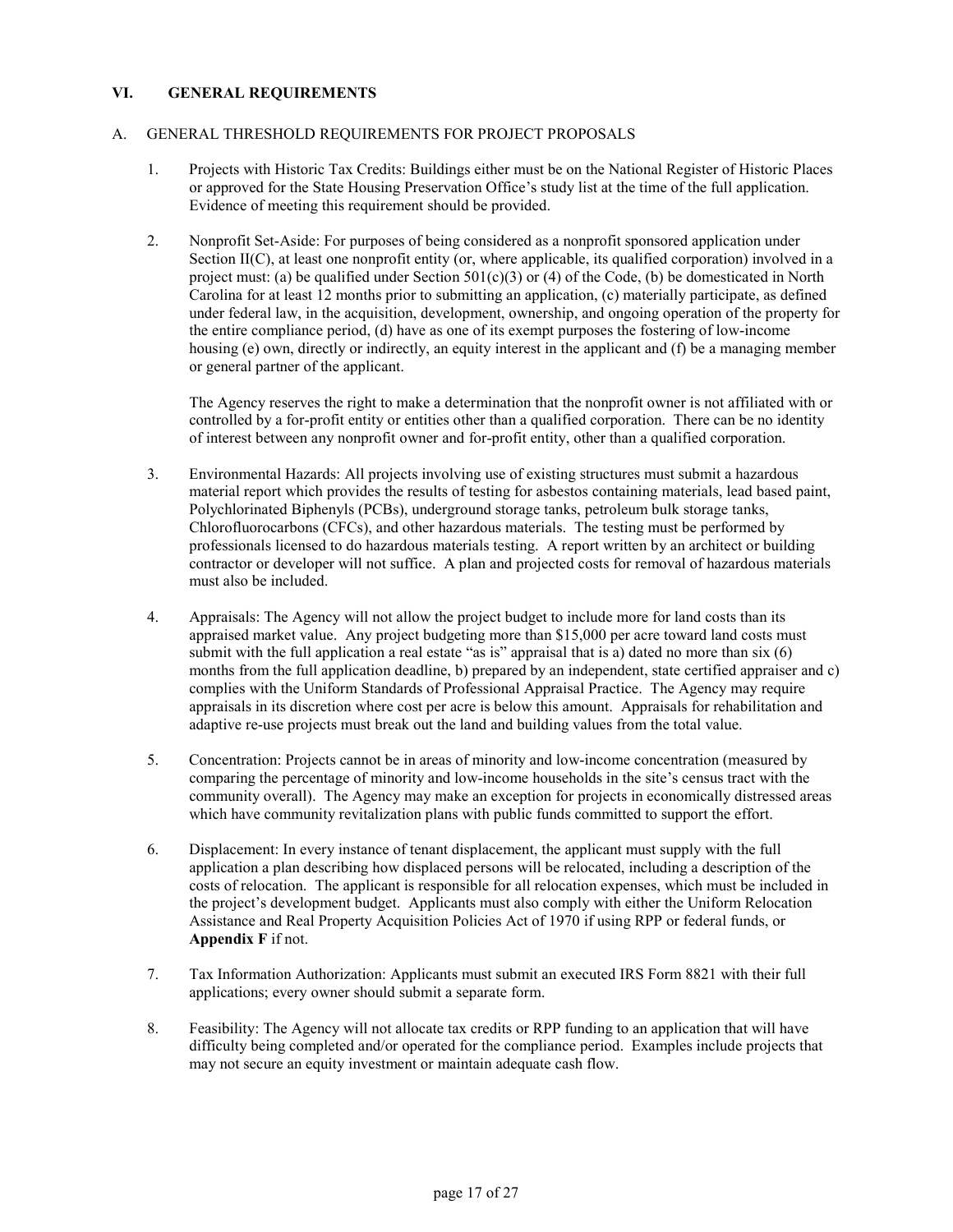### B. UNDERWRITING THRESHOLD REQUIREMENTS

The following minimum financial underwriting requirements apply to all projects. Projects that cannot meet these minimum requirements, as determined by the Agency, will not receive credits or RPP funding.

1. Loan Underwriting Standards:

Projects applying for tax credits only will be underwritten with rents escalating at three percent (3%) and operating expenses escalating at four percent (4%).

 All projects will be underwritten assuming a constant seven percent (7%) vacancy and must reflect the greater of a) \$150 per unit per year of net cash flow, or b) a 1.15 Debt Coverage Ratio (DCR) for the term of any debt financing on the project. Subsection  $(B)(1)(a)$  above does not apply to projects with rental assistance provided through RD.

 RPP loans will be underwritten using a 20 year term and a two percent (2%) interest rate. The Agency may, in its discretion, alter these terms to ensure project feasibility. Rents for projects utilizing HOME funds will not exceed the Fair Market Rents established by HUD. Underwriting of applications with a commitment from RD will incorporate the requirements of that program, and any RPP loan will have a 30 year term (fully amortizing) and zero percent (0%) interest.

The Agency may determine that the interest rate on a loan must be reduced where an application shows an excessive amount accruing towards a balloon payment.

2. Operating Expenses:

Assumptions for projects over 16 units:

- New construction (excluding adaptive re-use): \$2,300 per unit per year not including taxes, reserves and resident support services
- Renovation (includes rehabilitation and adaptive re-use): \$2,500 per unit per year not including taxes, reserves and resident support services.

Owner projected operating expenses will be used if they are higher than Agency minimums. The proposed management agent (or management staff if there is an identity of interest) must sign a statement (to be submitted with the full application) agreeing that the operating expense projections are reasonable.

3. Equity Pricing:

 The Agency will conduct a survey of tax credit equity investors to determine appropriate pricing assumptions. Projects will be underwritten using the greater of this amount and the applicant's projection.

 Equity should be calculated net of any syndication fees. Bridge loan interest typically incurred by the syndicator to enable an up front payment of equity should not be charged to the project directly, but be reflected in the net payment of equity. Equity should be based on tax credits to be used by the  $investor(s)$ , excluding those allocated to the Principals unless these entities are making an equity contribution in exchange for the tax credits.

Applicants should use no more than the April 2004 tax credit rate in preparing equity estimates.

- 4. Reserves:
	- (a) Rent-up Reserve: Required for all except bond financed projects. A reasonable amount should be established based on the projected rent-up time considering the market and target population, but in no event shall be less than \$300 per unit. These funds should be available to the management agent to pay rent-up expenses incurred in excess of rent-up expenses budgeted for in the project development costs. The funds are to be deposited in a separate bank account and evidence of such transaction provided to the Agency 90 days prior to the expected placed in service. All funds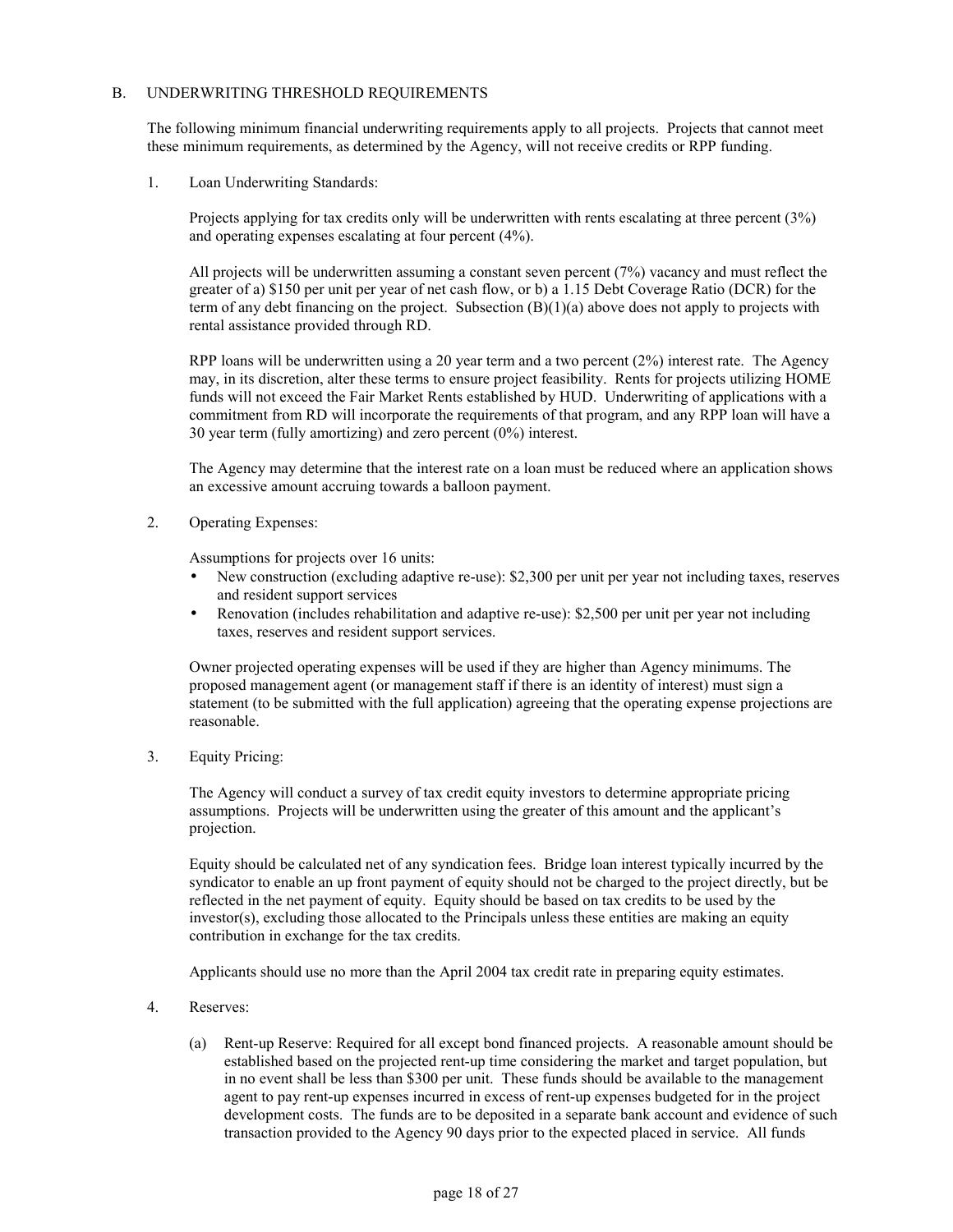remaining in the rent-up reserve at the time the project reaches ninety-three (93%) occupancy must be transferred to the project operating reserve account.

For those projects receiving loan funds from RD, the 2% initial operating and maintenance capital established by RD will be considered the required rent-up reserve deposit.

(b) Operating Reserve: Required for all projects except those receiving loan funds from RD. The operating reserve will be the greater of a) \$1,500 per unit or b) six month's debt service and operating expenses, and must be maintained for the duration of the low-income use period.

Projects receiving RPP funds must capitalize the operating reserve account prior to the RPP loan closing. The Agency must approve any withdrawals from the operating account to meet project's operating deficits.

The operating reserve can be funded by deferring the developer's fees of the project. If this method is utilized, the deferred amounts owed to the developer can only be repaid from cash flow if all required replacement reserve deposits have been made. For tax credit projects where no RPP loan applies, the operating reserve can be capitalized by an equity pay in up to one year after certificate of occupancy is received. This will be monitored by the Agency.

For applicants seeking 4% housing credits with tax-exempt bond financing, the operating reserve will be based on four month's debt service and operating expenses. The period for which this reserve must be maintained can be established by the bond issuer.

(c) Replacement Reserve: All new construction projects must budget replacement reserves of \$250 per unit per year. Rehabilitation and adaptive re-use projects must budget replacement reserves of \$350 per unit per year. The replacement reserve must be capitalized from the project's operations, escalating by four percent (4%) annually. Projects with an RPP loan must have Agency approval of withdrawals for capital improvements throughout the term of the loan.

 In both types of renovation projects mentioned above, the Agency reserves the right to increase the required amount of annual replacement reserves if the Agency determines such an increase is warranted after a detailed review of the project's physical needs assessment.

 For those projects receiving RD loan funds, the required funding of the replacement reserve will be established, administered and approved by RD, and the replacement reserve will not escalate annually.

 Funds remaining in the operating and replacement reserve accounts at the end of the RPP loan term must be used for project maintenance costs approved by the Agency or applied against the loan.

5. Deferred Developer Fees:

Developer fees can be deferred to cover a gap in funding sources as long as:

- (a) the entire amount will be paid within 10 years, pursuant to the standards required by the IRS to stay in basis,
- (b) the deferred portion does not exceed fifty percent (50%) of the total amount as of the full application, and
- (c) payment projections do not negatively impact the operation of the project.

Each of these will be determined by the Agency. Nonprofit organizations must include a resolution from the Board of Directors allowing such a deferred payment obligation to the project. The developer may not charge interest on the deferred amount in excess of the long term AFR.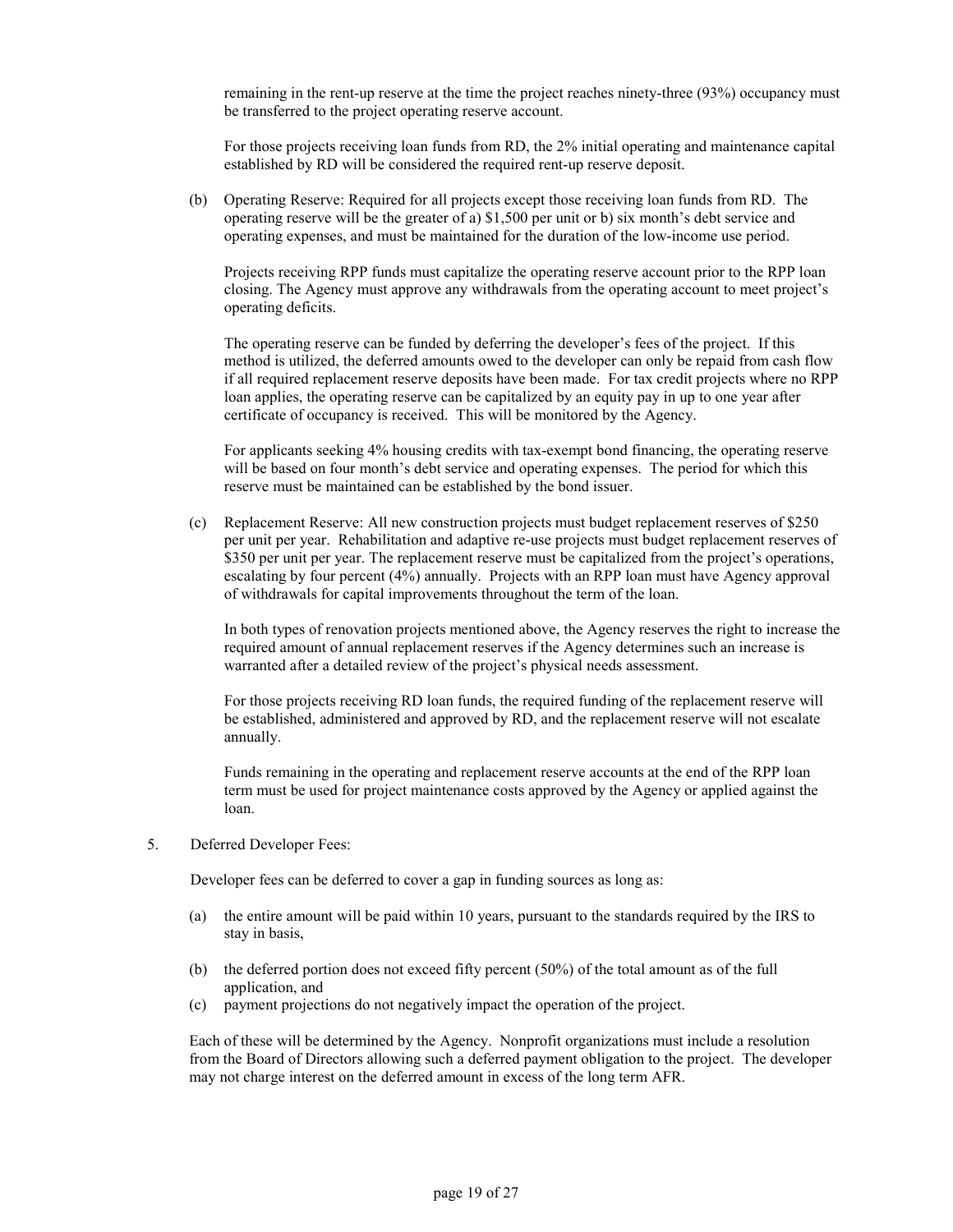- 6. Financing Commitment:
	- (a) For all projects proposing **private** permanent financing, a letter of intent is required. This letter should clearly state the term of the loan is at least 18 years, how the interest rate will be indexed and the current rate at the time of the letter, the amortization period, any prepayment penalties, anticipated security interest in the property and lien position. The interest rate must be fixed and no balloon payments may be due for 18 years. The bank must complete a cover letter using the format approved by the Agency, and submit it with the letter of intent. Applicants must submit a letter of commitment for financing within 90 days of receiving an award of tax credits.
	- (b) Other than as stated in Section IV(B)(2)(f), all projects proposing **public** permanent financing, binding commitments are required to be submitted by the full application due date. All loans must have a fixed interest rate and no balloon payments for at least 18 years after project completion. A binding commitment is defined as a letter, resolution or binding contract from a unit of government. The same terms described for the letter of intent (using the format approved by the Agency) from a private lender must be included in the commitment.
	- (c) Applications may only include one set of proposed funding sources; the Agency will not consider multiple financial scenarios. A project will be ineligible for allocation if any of the listed funding sources will not be available in an amount or under the terms described in the application. The Agency may, in its discretion, waive this limitation if the project otherwise demonstrates financial feasibility.
- 7. Developer/Builder Fees:
	- (a) Developer's fees shall be a maximum of fifteen percent (15%), or a lesser percentage adjusted for project size as described below. The Agency calculates developer's fees by adding lines 2-36 less lines 8 and 9 from the Project Development Cost Description in the application and multiplying by the applicable percentage to determine the maximum allowable developer fee.

| up to 64 units | 15%   |
|----------------|-------|
| $65-112$ units | 12.5% |
| 113 units plus | 10%   |

 In addition to the fees described above, a maximum developer's fee of four percent (4%) is allowed on the acquisition cost of buildings (not including land value/cost).

- (b) Builder's general requirements shall be limited to six percent (6%) of hard costs.
- (c) Builder's profit and overhead shall be limited to ten percent (10%) (8% profit, 2% overhead) OF TOTAL HARD COSTS including general requirements.
- (d) Where an identity of interest exists between the owner and builder, the builder's profit and overhead shall be limited to eight percent (8%) (6% profit, 2% overhead).
- 8. Consulting Fees: Consulting fees for a project must be paid out of developer fees, so that the aggregate of any consulting fees and developer fees is no more than the maximum developer fee allowed to that project.
- 9. Architects' Fees: For new construction projects, the architects' fees, including design and inspection fees, shall be limited to four percent (4%) of the total hard costs plus general requirements, overhead, profit and construction contingency (total of lines 2 through 10 on the Project Development Cost Description).
- 10. Investor Services Fees: Investor services fees must be paid from net cash flow and not be calculated into the minimum debt coverage ratio.
- 11. Project Contingency Funding: All new construction projects shall have a hard cost contingency line item of NO LESS OR NO MORE THAN three percent (3%) of total hard costs, including general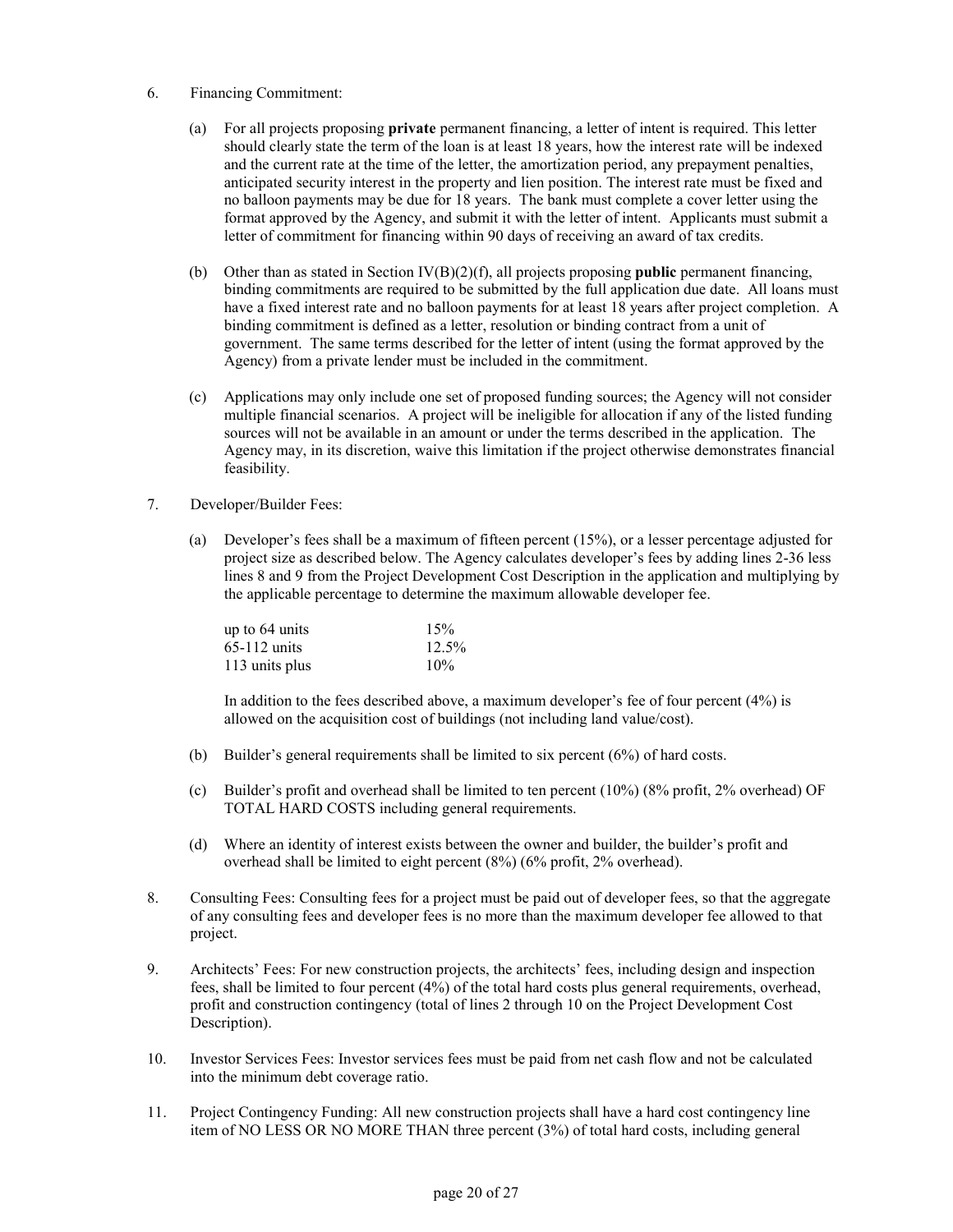requirements, builder profit and overhead. Rehabilitation and adaptive re-use projects shall include a hard cost contingency line item of NO LESS OR NO MORE THAN six percent (6%) of total hard costs.

- 12. Project Ownership: There must be common ownership between all units and buildings within a single project for the duration of the compliance period.
- 13. Section 8 Project-Based Rental Assistance: For all projects that propose to utilize Section 8 projectbased rental assistance, the Agency will underwrite the rents according to the tax credit and HOME limits. These limits are based on data published annually by HUD. If the Section 8 contract administrator is willing to allow rents above these limits, the project may receive the additional revenue in practice, but Agency underwriting will use the lower revenue projections regardless of the length of the Section 8 contract.

 Given the uncertainty of long-term federal commitment to Section 8 rental assistance, the Agency considers underwriting to the more conservative revenue levels to best serve the project's long-term financial viability.

### **VII. POST-AWARD PROCESSES AND REQUIREMENTS**

### A. GENERAL REQUIREMENTS

- 1. The tax credit reservation amount will be the total anticipated qualified basis amount multiplied by eight and one half percent (8.5%), or three and three quarters percent (3.75%) for the 4% credit. The actual tax credits allocated will be the lesser of the tax credits reserved, the applicable federal rate multiplied by qualified basis (as approved by the Agency), or the amount determined by the Agency pursuant to its evaluation as required under Section 42(m)(2) of the Code.
- 2. Ownership entities must a) expend ten percent (10%) of the project's reasonably expected basis by a date to be determined by the Agency and b) submit to the Agency a completed carryover agreement and cost certification by a date to be determined by the Agency. (This requirement also applies to projects with partial allocations.) Failure to meet these deadlines will preclude the project from participation in the state credit program. Pursuant to Section  $VI(B)(6)$ , the Agency may determine that an awarded application listing state tax credits as a source of funding is ineligible for allocation due to failure to comply with the requirements of this Section. Projects will be required to elect a project-based allocation.
- 3. Once approved, the ownership entity will proceed to acquire, construct or rehabilitate the project. The ownership entity is required to update the Agency on the progress of development by submitting a Project Status Report. Sixty days prior to occupancy, the Agency must be notified in writing of the targeted project completion date. Upon completion for occupancy, the ownership entity must notify the Agency and furnish a completed Final Cost Certification form. The cost certification must include all project costs along with a certification for any subsidies the project will receive. Final IRS Section 1.42-17 Regulations effective January 1, 2001 require that the taxpayer of all projects in excess of ten units, which are placed in service after January 1, 2001, regardless of the year of credit allocation, submit a schedule of project costs accompanied by a Certified Public Accountant's (CPA) audit report that details the project's total costs as well as those that may qualify for inclusion in eligible basis under Section 42(d) of the Code. A third party CPA verification is required for cost certification on two or more units. The Agency may require an independent cost analysis.
- 4. Projects must meet all applicable federal, state and local laws and ordinances, including the Code and Fair Housing Act; the Agency may treat any failure to do so as a violation of the Plan.
- 5. Allocated credits may also be returned to the Agency under the following conditions as further described in Treasury Regulation Section 1.42-14: (a) credits have been allocated to a project building that is not a qualified building within the time period required by the Code, for example, because it is not placed in service within the period required under the Code, (b) credits have been allocated to a building that does not comply with the terms of its allocation agreement, (c) credits have been allocated to a project that are not necessary for the financial feasibility of the project, or (d) by mutual written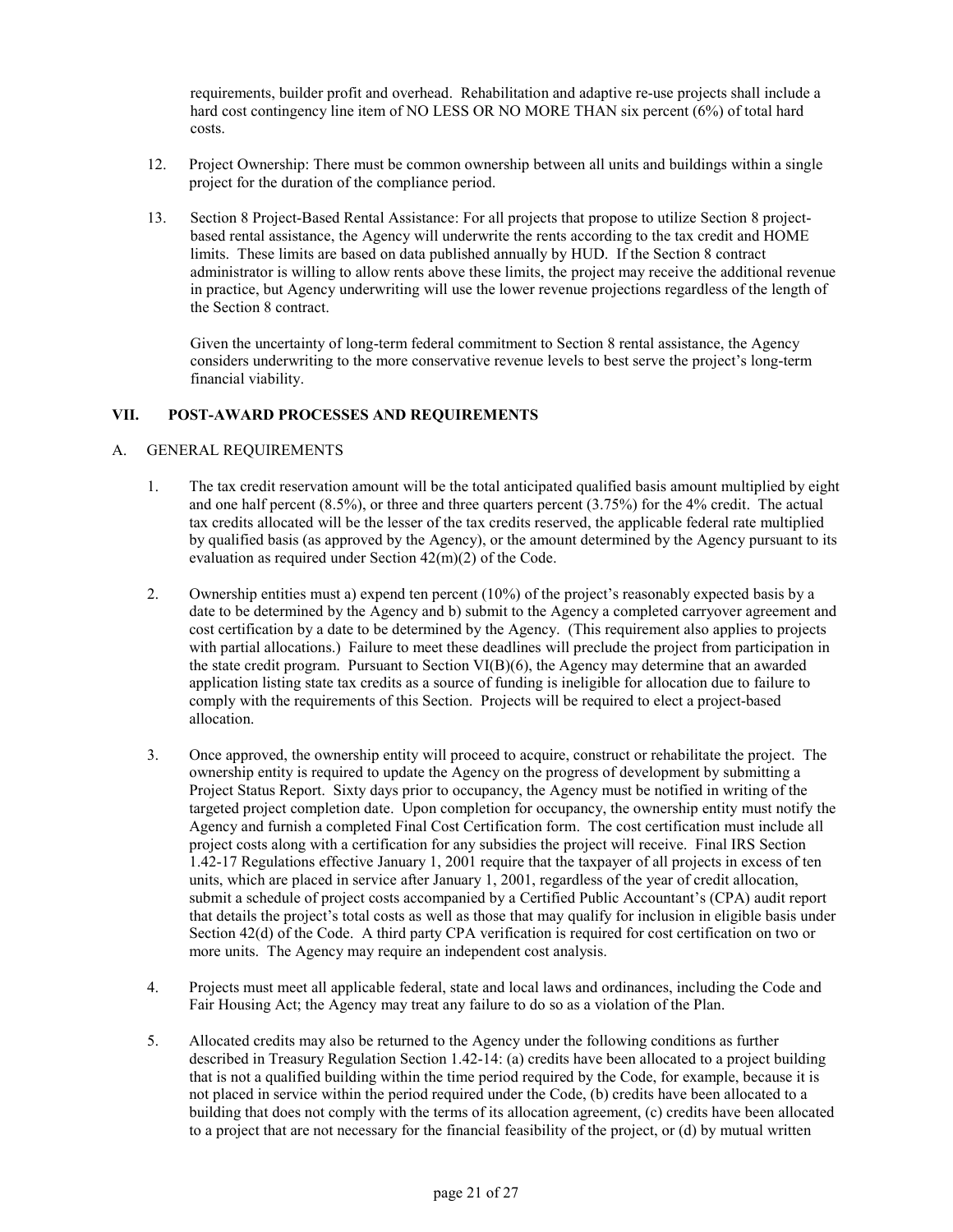agreement between the allocation recipient and the Agency. Returned credits may include credits previously allocated to project that fails to meet the  $10\%$  test under Section  $42(b)(1)(E)(ii)$  of the Code after close of calendar year in which allocation was made. Credits that are returned before October 1 in any calendar year are treated as credits returned in that calendar year, and all or a portion of such credits will be reallocated to the next highest ranked project(s) without a full allocation in that region and in that calendar year, pursuant to the terms of the Plan or, in the Agency's discretion, when appropriate and possible, carried over for allocation in the next calendar year. With respect to credits that are returned after September 30 in any calendar year, all or a portion of such credits may also be reallocated to the next ranked project(s) without a full allocation in that calendar year pursuant to the terms of the Plan, or all or a portion of such credits may be treated by the Agency, in its discretion, where appropriate and possible, as credits that are returned on January 1 of the succeeding calendar year to be allocated in that year.

 By the time of the earlier of the date the project is placed in service, in the case of a carryover allocation, or by the 10% cost certification, (a) the ownership entity must have been legally formed, and (b) qualifying expenditures must have been incurred in the ownership entity's name or incurred by the ownership entity pursuant to a reimbursement agreement with a third party and such third party has incurred such expenditures by the time of 10% cost certification, and (c) the ownership entity must have a tax identification number.

- 6. The Agency may conduct construction inspections for adherence to approved final plans and specifications.
- 7. The owner of the project must sign and record the Extended Use Agreement in the county in which the project is located by the end of the first taxable year in which the credits allocated to the project are taken. The owner must have good and marketable title at that time, and must obtain the consent of any lienholder on the project property recorded prior to the Extended Use Agreement (other than a lienholder relative to the financing of the construction of the project that by its terms will be cancelled within one year of the last building in the project being placed in service ) to be bound by the terms of this Extended Use Agreement.
- 8. The Agency may revoke credits after the project has been placed in service in accordance with the Code if the Agency determines that the owner has failed to implement all representations in the application to the Agency's satisfaction.
- 9. Federal form 8609 will not be issued until:
	- (a) the owner and/or management company produces evidence of attending a low-income housing tax credit compliance seminar sponsored either by the Agency or a sponsor acceptable to the Agency within the last 12 months;
	- (b) the Agency confirms that the monitoring fees have been paid and that the project has adhered to all representations made in the application (including design elements); and
	- (c) the project demonstrates that it will meet all relevant Plan requirements.

The Agency may require evidence of escrowed funds to complete landscaping.

10. In making application for tax credits, the applicant agrees that the Committee, the Agency, and their designees will have access to any information pertaining to the project. This includes having physical access to the project, all financial records and tenant information for any monitoring that may be deemed necessary to determine compliance with the Code. Applicants are advised that the Agency, on behalf of the Committee, is required to do compliance monitoring and to notify the IRS and the owner of any discovered noncompliance with tax credit laws and regulations, whether corrected or uncorrected. The Agency intends to conduct desk audits and monitoring visits of projects for the purpose of evaluating continuing compliance with tax credit regulations, selection criteria used to award bonus points, ensuring that the project continues to provide decent, safe and sanitary housing. The Agency will periodically modify monitoring procedures to ensure compliance with the requirements set forth in the Code and from time to time amended.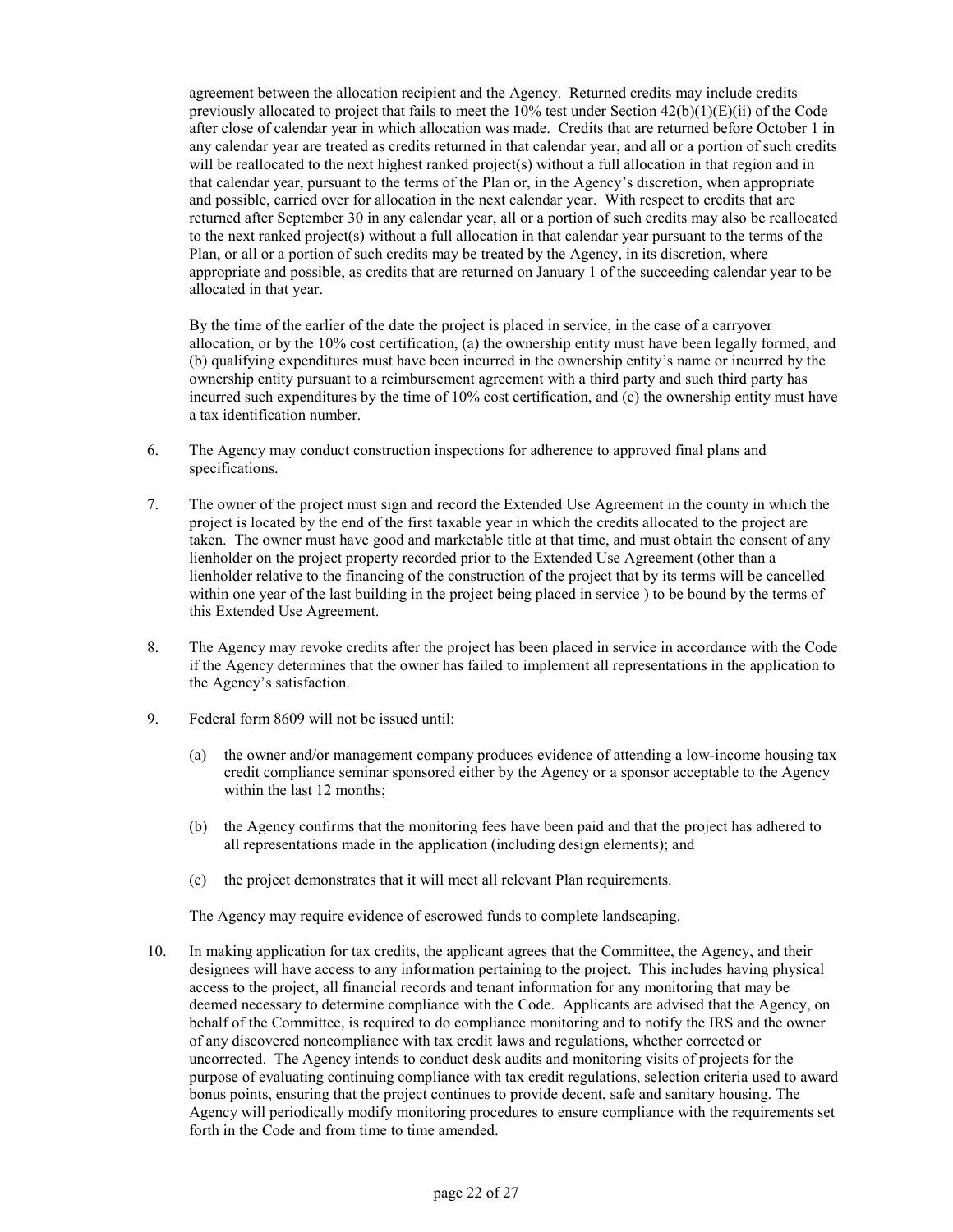NOTE: Applicants are advised that some portion or all of a project's application may be subject to disclosure to the public under the North Carolina Public Records Act.

### B. STATE TAX CREDITS

As the administrative agent for state credit refunds issued under N.C.G.S. § 105-129.42, the Agency has a responsibility to ensure that ownership entities do not receive resources ahead of corresponding value being created in the project. Therefore the following restrictions will apply to the state tax credit refund program.

- 1. Loan Option: Loans made by the Agency pursuant to N.C.G.S. § 105-129.42(d) will not be closed until the outstanding balance on the first-tier construction financing exceeds the total state credit amount; the entire loan must be used to pay down a portion of the then existing construction debt.
- 2. Direct Refund Option: The Agency and ownership entity will enter into an escrow agreement with regard to the refund dollars. The agreement will state, among other reasonable limitations, that issuance of the funds under N.C.G.S.  $\S$  105-129.42(g)(1) will not occur until all of the following requirements have been met:
	- (a) at least fifty percent (50%) of the activities included in the project's eligible basis have been completed;
	- (b) the Agency and local government inspector have conducted their framing inspections and approved all buildings (including community facilities); and
	- (c) the outstanding balance on the first-tier construction financing exceeds the total state credit amount (the entire refund must be used to pay down a portion of the then existing construction debt).

Applicants must indicate which of the two options will apply to the project as part of the full application process; such decision may not be changed for the carryover allocation. Ownership entities will have to fully comply with the Plan, including Section VII( $A$ )(2), to be eligible for participation in the state tax credit program. The Agency may adopt other policies regarding the state tax credit after adoption of the Plan. Owners, partners, members, developers or other Principals (and their affiliated entities) that are involved in a violation of any state tax credit requirement or fail to place a project in service after taking a loan or refund may, in the Agency's discretion, be assessed up to forty (-40) negative points or disqualified from participation in Agency programs.

#### C. COMPLIANCE MONITORING

Applicants will be required to utilize the TCR Online Internet reporting system (or other system as designated by the Agency) to update the Agency database on project and building information and unit activity. The database should be updated within 30 days of any change in information. Applicants will also be required to submit to the Agency a copy of the IRS form 8609 and Schedule A filed with the IRS for the first year credits are claimed.

The Agency will conduct on-site inspections and desk audits of at least one third of the projects under its jurisdiction. If projects are determined to be in noncompliance, monitoring may occur more often. The desk audit and inspection will include a project review of twenty percent (20%) of the units for the following:

- Tenant eligibility certifications
- Supporting eligibility documentation
- Leases
- Rent record (including utility documentation)
- Compliance with supportive services commitments
- Compliance with special populations targeting requirements (if applicable)
- Compliance with other commitments made in the application
- Inspection for compliance with HUD Uniform Physical Condition Standards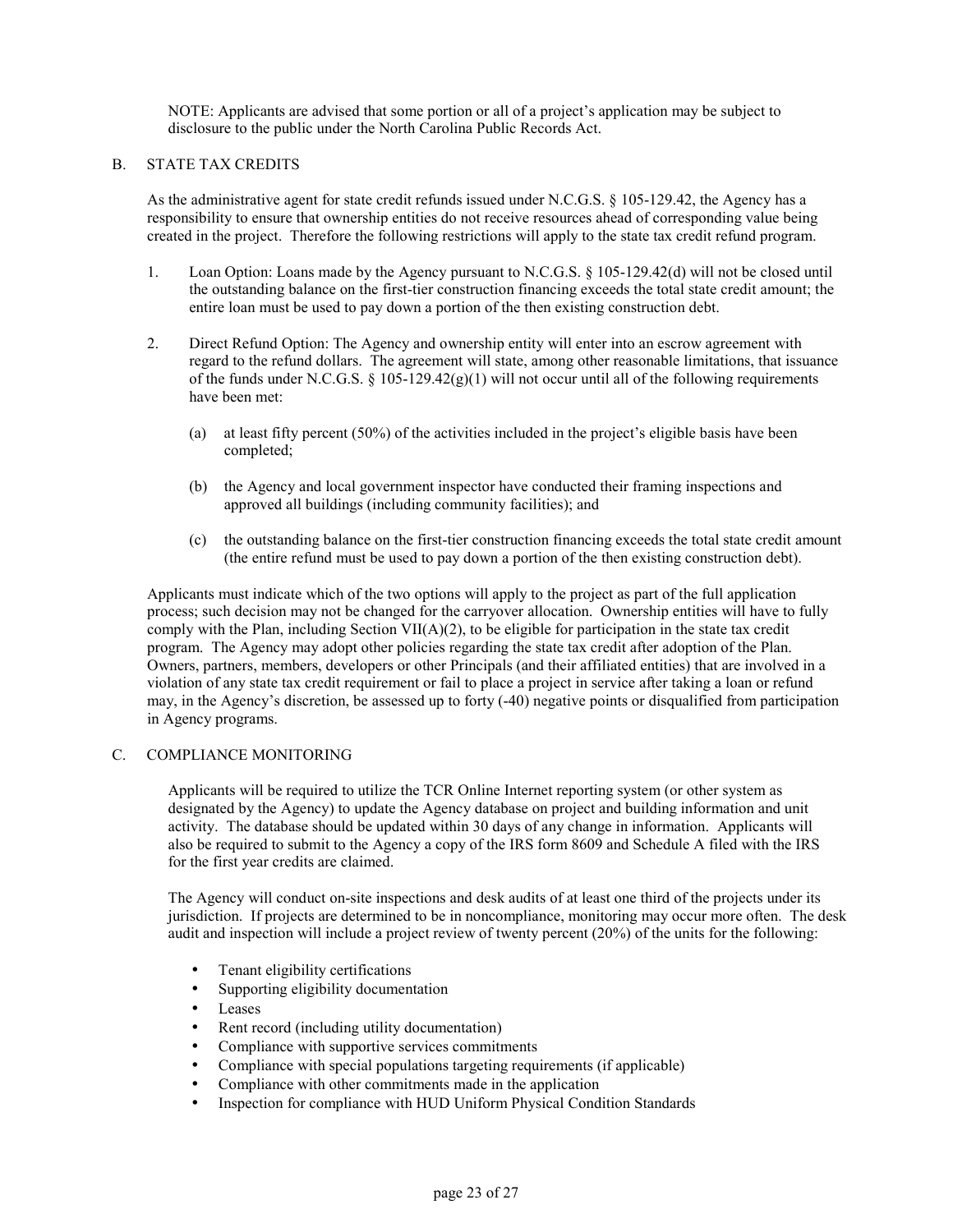All projects, at a minimum, are expected to meet HUD's Section 8 Uniform Physical Condition Standards and comply with local and state health and building codes throughout the compliance period. A Memorandum of Understanding (MOU) has been executed with RD to accept their physical inspections in lieu of performing the inspection. The Agency will determine when to utilize the MOU. In any event, the Agency will continue to monitor compliance documentation.

The Agency monitor rent levels relative to current median income levels. The Agency may require a window of affordability in calculating rents; owners should refer to the relevant Qualified Allocation Plan.

The county designation will be reviewed on an annual basis and published each year in the Plan. Tenant rents can not exceed the initial window of affordability from the original underwriting for the property without written permission of the Agency. In the event the county designation changes from low to high or high to low, requiring a change in the window of affordability, the Agency will not require a reduction in the existing rent structure. However, rent increases can only be implemented to the extent that they comply with the current required calculation. The Agency may waive this restriction if the ownership entity submits a written request and documentation demonstrating that the property will be financially jeopardized, and that it is unable to pay its operating expenses and debt service requirements while maintaining at least a 1.15 debt coverage ratio.

In mixed-use properties, 100% of the units may be monitored in any building receiving an allocation of tax credits.

The Agency will be monitoring projects to ensure the required monthly deposits to reserve for replacement accounts are made in accordance with the General Requirements.

During the compliance period the Committee and Agency reserve the right to perform an audit of any project that has received an allocation of tax credits. This audit may include an inspection of all buildings, and a review of all tenant records and any document relating to an application for an allocation of credits

The ownership entity of a low-income housing project must keep records (as defined below) for each building within a particular development. These records must be retained by the owner for a minimum of six (6) years beyond the owner's income tax filing date (plus any extensions) for that year. However, first year project records must be maintained for six (6) years beyond the tax filing date of the final year of the project's compliance period(21 years). The ownership entity must annually report to the Agency and maintain records for each qualified low-income building in the project showing:

- Total number of residential rental units in the building (including the number of bedrooms and the size in square feet of each such unit)
- Percentage of residential rental units in the building that are low-income units
- Rent charged on each residential rental unit in the building (including utility allowances)
- The size of each low-income household
- Low-income unit vacancies in the building and documentation of when and to whom the next available units were rented
- Income certification and student status of each low-income tenant
- Documentation to support each low-income tenant's income certification
- Character and use of the nonresidential portion of each building included in the building's eligible basis (this includes separate facilities such as clubhouses or swimming pools whose eligible basis is allocated to each building)

Failure to report annually to the Agency is deemed as noncompliance and is reportable to the IRS.

It is the responsibility of the ownership entity to certify annually to the Agency that the project meets the requirements of whichever set-aside of the Code is applicable to the project. Failure to certify is deemed as noncompliance and reportable to the IRS. This annual certification requires that the ownership entity certify that:

• The project meets the minimum requirements of the 20/50% or 40/60% test under the Code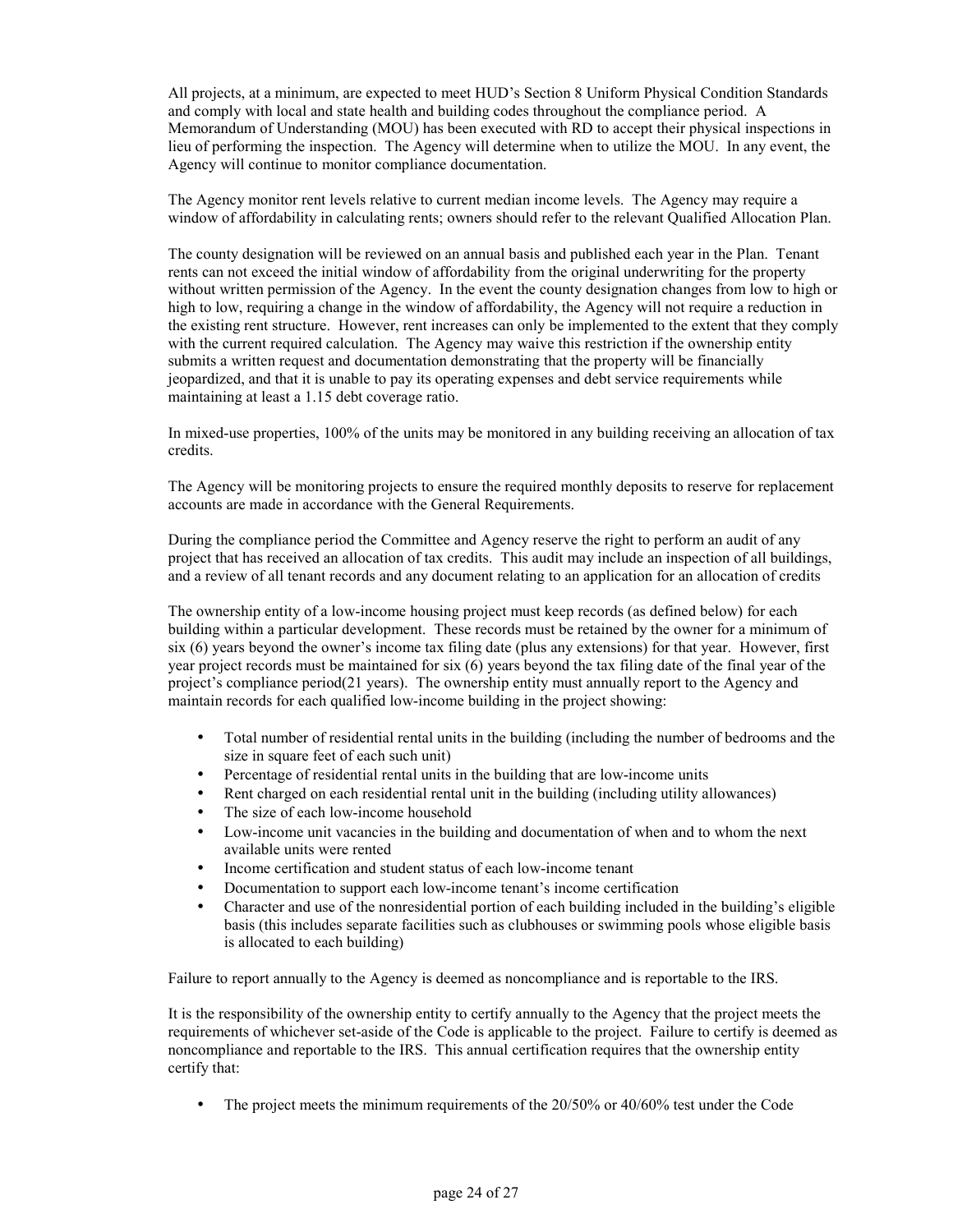- There has been no change in the applicable fraction as defined in the Code for any building in the project
- The applicant has received an annual Tenant Income Certification from each low-income resident and documentation to support that certification; or in the case of a tenant receiving Section 8 housing assistance payments, a statement from the PHA certifying the household's size and amount of gross income; or the owner has a recertification waiver letter from the IRS in good standing that waives the requirement to obtain third party verifications at recertification and has received an annual Tenant Income Certification from each low-income household, and documentation to support the certification at their initial occupancy
- Each low-income unit was rent restricted in accordance with the Code
- All units in the project are and have been for use by the general public and used on a non-transient basis (except for transitional housing for the homeless)
- No finding of discrimination under the Fair Housing Act has occurred for the Project (a finding of discrimination includes an adverse final decision by HUD, an adverse final decision by a substantially equivalent state or local fair housing agency, or an adverse judgment from a federal court)
- Each building in the project is and has been suitable for occupancy, taking into account local health, safety, and building codes, and the state or local government unit responsible for making building code inspections did not issue a report of a violation for any building or unit in the project
- There has been no change in the eligible basis (as defined in the Code) of any building in the project since last certification
- All tenant facilities included in the eligible basis, such as swimming pools, other recreational facilities, parking areas, washer/dryer hookups, and appliances were provided on a comparable basis without charge to all tenants in the buildings
- If a low-income unit in the project has been vacant during the year, reasonable attempts were or are being made to rent that unit or the next available unit of comparable or smaller size to tenants having a qualifying income before any units were or will be rented to tenants not having a qualifying income
- If the income of tenants of a low-income unit in the project increased above the limit allowed in Section  $42(g)(2)(D)(ii)$  of the Code, the next available unit of comparable or smaller size was or will be rented to residents having a qualifying income
- An extended low-income housing commitment was in effect, including the requirement that an ownership entity cannot refuse to lease a unit because the applicant holds a Section 8 voucher or certificate of eligibility; neither the ownership entity nor the management agent has refused to lease a unit to an applicant based solely on their status as a holder of a Section 8 voucher and the project otherwise meets the provisions, including any special provisions, as outlined in the extended low-income housing commitment
- If the applicant received its credit allocation from the portion of the state ceiling set-aside for a project involving "qualified nonprofit organizations" under Section 42(h)(5) of the Code and its nonprofit entity materially participated in the operation of the development within the meaning of Section 469(h) of the Code
- There has been no change in the ownership or management of the project

The ownership entity of any exempted project must certify to the Agency on an annual basis that the project is in compliance with the requirements of the Code, Rural Development assistance or the taxexempt bond financing guidelines, as applicable. The ownership entity must inform the Agency of any noncompliance or if the owner is unable to make one or more or the required certifications.

The Agency may elect to subcontract the compliance monitoring procedure to other agents.

In the event that any noncompliance with the Code is identified, a discrepancy letter detailing the noncompliance will be forwarded to the ownership entity and management company of the project.

The ownership entity must then respond in writing to the Agency within thirty (30) days after receipt of the discrepancy letter. The response must address all discrepancies individually and must indicate the manner in which corrections will be made. The owner will then have a cure period of sixty (60) days from the date of the discrepancy letter to correct the noncompliance and to provide the Agency with any required documentation or certification. The cure period may be extended for periods of up to six (6) months.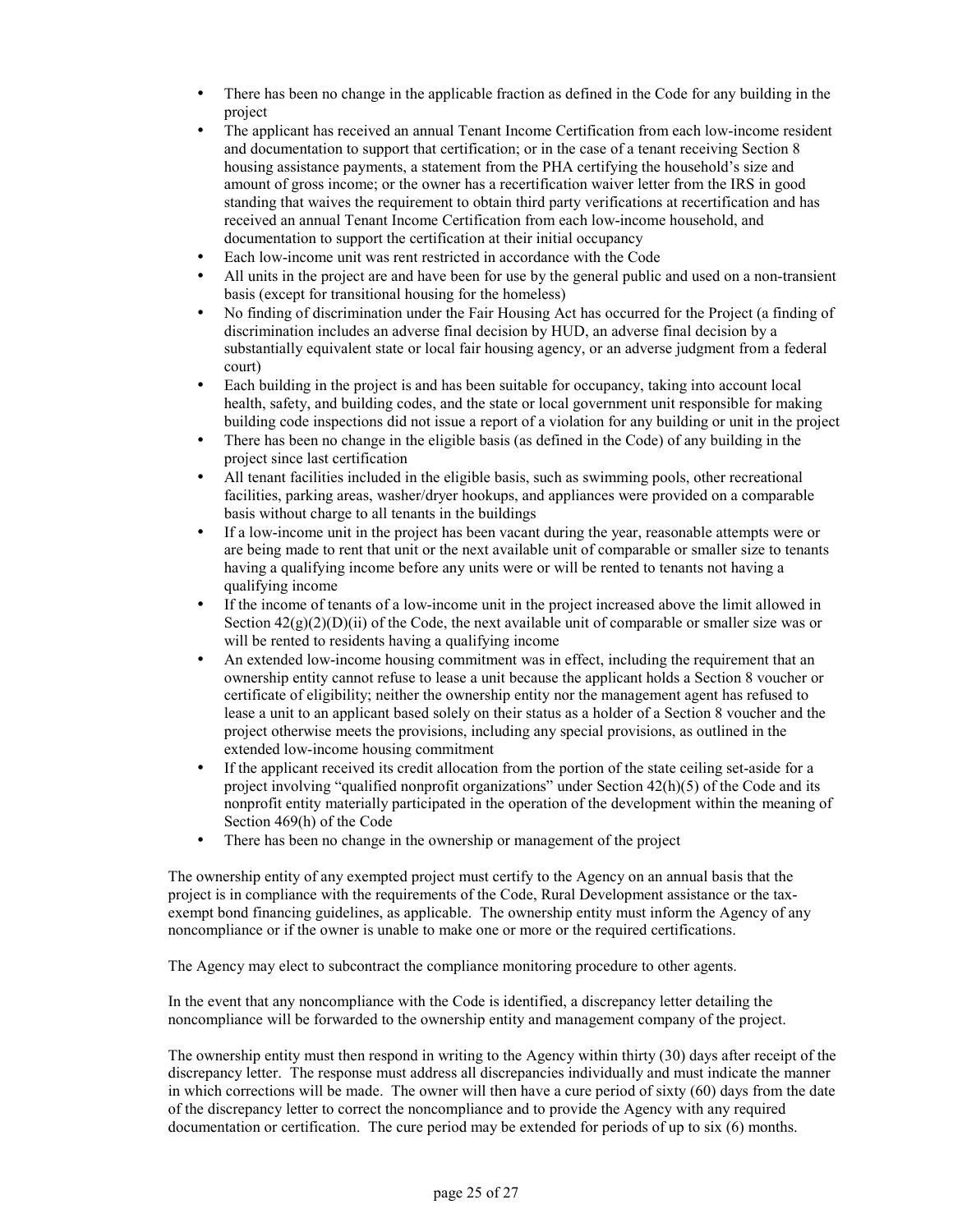Extensions will be based on a determination by the Agency that there is good cause for granting the extension.

The Agency will notify the Internal Revenue Service of any noncompliance within forty-five (45) days after the expiration of the cure period. All corrections made by the ownership entity within the cure period will be acknowledged within this notice. A copy of the applicant's response to the noncompliance will accompany the notice to the IRS.

If a potential noncompliance is discovered during a compliance monitoring review, the ownership entity will be required to have its managing agent attend a compliance training session within two months following the compliance monitoring review.

# **VIII. DEFINITIONS**

The terms listed below will be defined in the Plan as indicated below regardless of capitalization, unless the context clearly indicates otherwise. Terms used in the Plan but not defined below will have the same meaning as under the Code and IRS regulations.

**Affiliate:** As to any person or entity (i) any entity of which a majority of the voting interest is owned by such person or entity, (ii) any person or entity directly or indirectly controlling (10% or more) such person or entity, (iii) any person or entity under direct or indirect common control with any such person or entity, or (iv) any officer, director, employee, manager, stockholder (10% or more), partner or member of any such person or entity or of any person or entity referred to in the preceding clauses (i), (ii) or (iii).

**Applicant:** The entity that is applying for the tax credits and/or any RPP loan funds, as applicable.

**Developer**: Any individual or entity responsible for initiating and controlling the development process and ensuring that all, or any material portion of all, phases of the development process are accomplished. Furthermore, the developer is the individual or entity identified as such in the Ownership Entity Agreement and any and all Development Fee Agreements.

**Displacement:** The moving of a person and/or such person's personal property from their current residence.

**Elderly Housing:** Owners may choose one of the established definitions recognized under federal Fair Housing Law. Owners should read the law and obtain legal guidance to determine compliance.

**Entity**: Without limitation, any general partnership, limited partnership, limited liability company, corporation, joint venture, trust, business trust, cooperative, association, public agency or other entity, other than a human being.

**Homeless Populations:** People who are living in places not meant for habitation (such as streets, cars, parks), emergency shelters, or in transitional or supportive housing but originally came from places not meant for habitation or emergency shelters.

**Housing Quality Standards:** Minimum physical standards established by HUD.

**Management Agent:** Individual(s) or Entity responsible for the day to day operations of the development, which may or may not be related to the Owner(s) or ownership entity.

**Market-Rate Units**: Units that are not subject to tax credit restrictions; does not include manager units.

**Material Participation**: Involvement in the development and operation of the project on a basis which is regular, continuous and substantial throughout the compliance period as defined in Code Sections 42 and 469(h) and the regulations promulgated thereunder.

**Net Square Footage:** The outside to outside measurements of all finished areas that are heated and cooled (conditioned). Examples include hallways, community and office buildings, dwelling units, meeting rooms, sitting areas, recreation rooms, game rooms, etc. Breezeways, stairwells, gazebos and picnic shelters are examples of unconditioned outside structures that may not be used as net square footage.